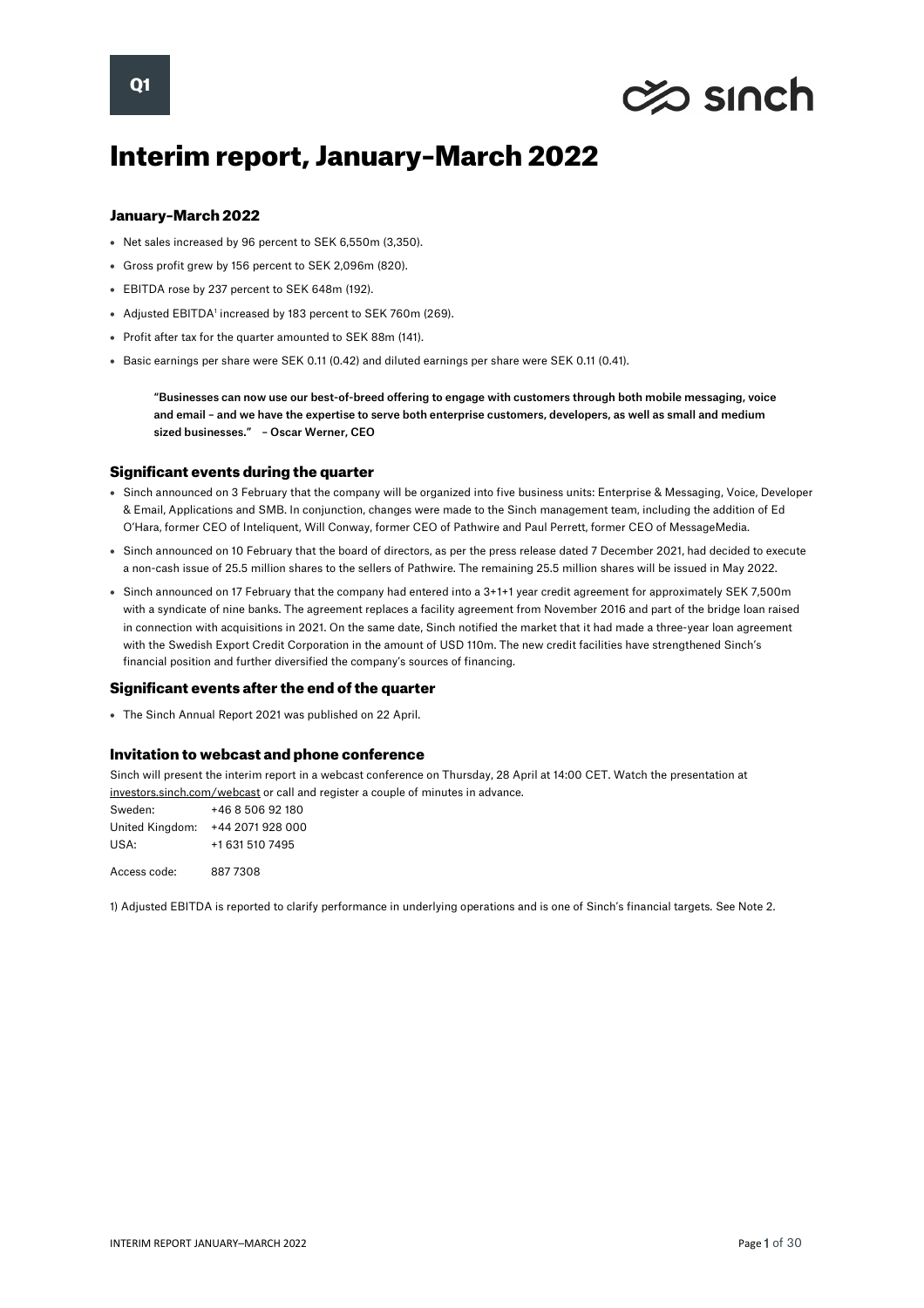# **Zo sinch**

# Message from the CEO

# A new beginning

The acquisitions we closed in late 2021 have fundamentally transformed our business. Businesses can now use our bestof-breed offering to engage with customers through mobile messaging, voice and email – and we have the expertise to serve both enterprise customers, developers, as well as small and medium sized businesses.

Q1 is the first quarter where the full scope of our business is reflected in our financials. Compared to the same period last year, our revenues are up 96 percent and gross profit is 156 percent higher.

We focus primarily on gross profit rather than revenues since gross margins considerably between different products and geographies. Acquisitions contributed considerably to gross profit growth in the quarter, adding 145 percent, with currency tailwind adding a further 9 percent.

Organic growth still mainly reflects our established Messaging business towards large enterprise customers and channel partners. Customer demand for these products remains high with volume growth at 24 percent and 23 percent organic revenue growth. However, as in the previous quarters, we are seeing revenue growth outpace gross profit growth and organic gross profit increased by only 2 percent compared to Q1 2021. High price increases from mobile operators during 2021, in combination with price renegotiations with some of our largest customers, have caused a setback in gross margins. While we can't predict how these dynamics will play out during 2022, we have periodically experienced similar developments in the past and our superior scale makes us well placed to succeed also in more adverse market conditions.

The acquisition of Inteliquent, which is included in the Voice and Video segment, has dramatically increased the size of our voice business. We operate the best voice network in the United States and handle almost 300 billion voice minutes per year. Underlying growth in the business is offsetting pressures from regulatory reforms and profitability is strong with an EBITDA margin at 24 percent.

Organic performance in Voice & Video – which reflects Sinch's existing voice business before the acquisition of Inteliquent – is healthy in Q1 with 84 percent organic growth in gross profit and a return to positive EBITDA.

Our offering for small and medium sized businesses, which stems from our acquisition of MessageMedia, is currently reported within the Messaging segment. On a like-for-like basis and in local currencies, this business grew revenue by 29 percent and gross profit by 24 percent compared to the first quarter of 2021. Outlook in this area remains positive with continued strong traction particularly in the US.



Our Email segment consists of the Pathwire business that we acquired at the end of 2021. Compared to the first quarter last year, revenues grew 27 percent and gross profit by 18 percent. The gross margin in Email is partially affected by employee costs, which is not the case in our other segments, and recruitment in late 2021 affects the margin in Q1. The gross margin is also affected by migration to a new cloud hosting provider where we incur double costs during the transition.

Increasing organic gross profit growth is the natural and necessary focus for coming quarters. Although our nearterm performance is affected by some negative factors, the interactions we have with customers confirm that we now have a unique and very strong product offering with best-ofbreed products across all the key communication channels that businesses use to engage with their customers. This has clearly made us a more strategic partner to our customers with increased opportunities for cross sales.

Stockholm, 28 April 2022

Oscar Werner President and Chief Executive Officer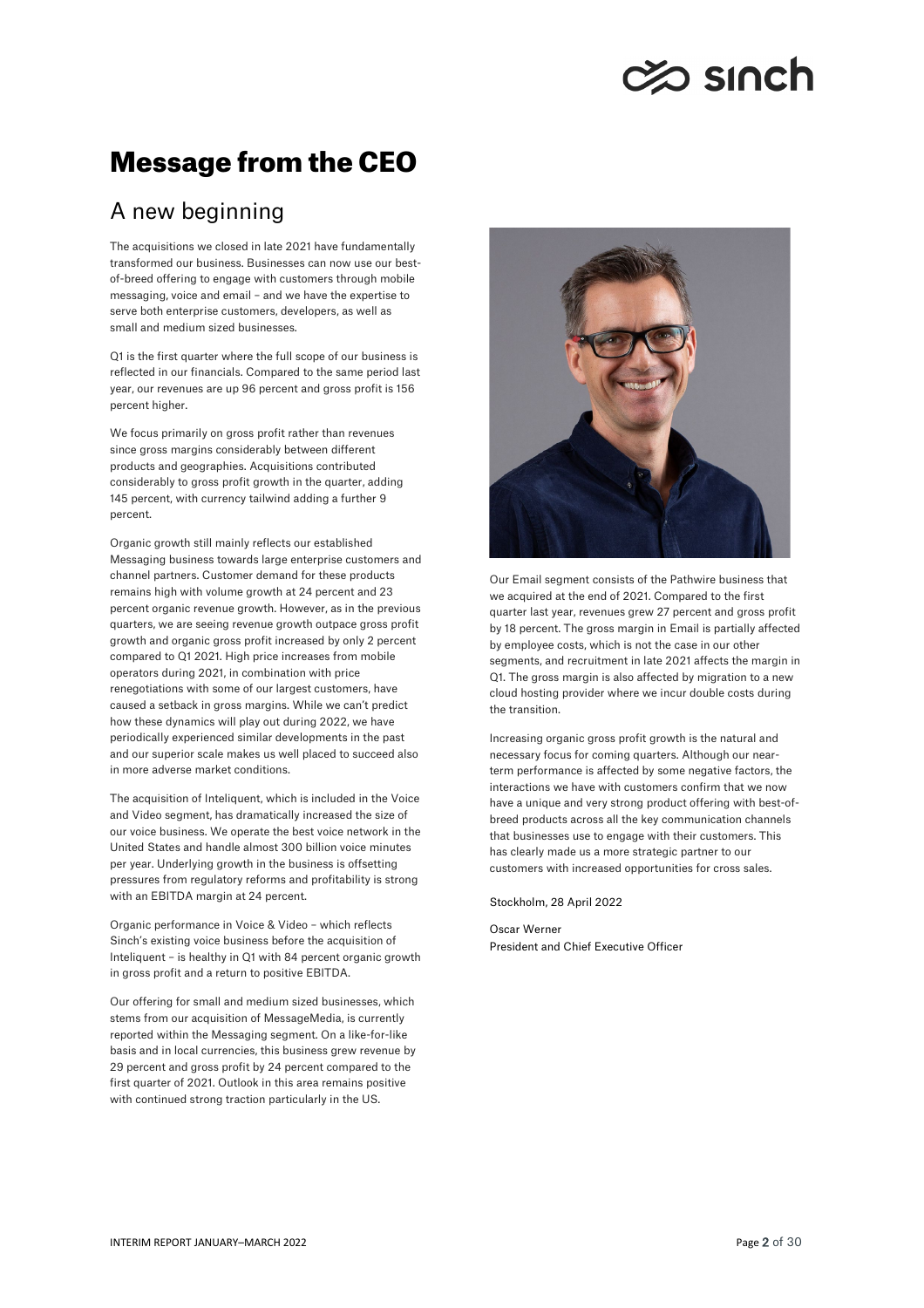# $\gg$  sınch

# Sinch overview

For a list and definitions of financial measurements defined or not defined under IFRS and for operational measurements, please refer to page 27.

|                                                                | Q1     | O1       |        |            |
|----------------------------------------------------------------|--------|----------|--------|------------|
| Sinch Group, SEKm                                              | 2022   | 2021     | 2021   | <b>RTM</b> |
| Net sales                                                      | 6,550  | 3,350    | 16,177 | 19,377     |
| Gross profit                                                   | 2,096  | 820      | 3,933  | 5,209      |
| Gross margin                                                   | 32%    | 24%      | 24%    | 27%        |
| <b>EBITDA</b>                                                  | 648    | 192      | 831    | 1.286      |
| <b>EBITDA</b> margin                                           | 10%    | 6%       | 5%     | 7%         |
| Adjusted EBITDA1                                               | 760    | 269      | 1,322  | 1,814      |
| Adjusted EBITDA margin                                         | 12%    | 8%       | 8%     | 9%         |
| Adjusted EBITDA/gross profit                                   | 36%    | 33%      | 34%    | 35%        |
| <b>EBIT</b>                                                    | 95     | 97       | 158    | 156        |
| <b>EBIT</b> margin                                             | 1%     | 3%       | 1%     | 1%         |
| Adjusted EBIT1                                                 | 647    | 243      | 1.161  | 1,564      |
| Adjusted EBIT margin                                           | 10%    | 7%       | 7%     | 8%         |
| Profit for the period                                          | 88     | 141      | 907    | 855        |
| Cash flow from operating activities                            | 140    | 587      | 329    | $-118$     |
| Net debt                                                       | 10,856 | $-2,053$ | 10,655 | 10,856     |
| Net debt/pro-forma Adjusted EBITDA R12M, multiple <sup>2</sup> | 3.1    | $-1.8$   | 2.9    | 3.1        |
| Equity ratio                                                   | 61%    | 65%      | 65%    | 61%        |
| Adjusted EBITDA/share, SEK                                     | 0.96   | 0.41     | 1.84   | 2.43       |
| Growth in Adjusted EBITDA/share, R12M                          | 36%    | 41%      | 15%    | 36%        |
| Diluted earnings per share for the period, SEK                 | 0.11   | 0.21     | 1.27   | 1.14       |
| Average number of employees                                    | 3,437  | 1,610    | 1.937  | 2,394      |
| Average number of employees including consultants              | 4,210  | 1,887    | 2,364  | 2,944      |

1) Adjusted EBITDA and Adjusted EBIT are reported to clarify performance in underlying operations. See Note 2.

2) Adjusted EBITDA R12M is measured on a pro forma basis and includes contributions from acquired entities during past 12 months. Net debt is measured excluding IFRS 16-related lease liabilities. See page 7 for comments.



# Adjusted EBITDA per share<sup>3</sup>, R12M (SEK)

3) Sinch has a financial target decided by the board to grow adjusted EBITDA per share by at least 20 percent per year. Adjusted EBITDA is an Alternative Performance Measure (APM) aimed at clarifying performance in underlying operations. The chart above shows the development of this APM over time.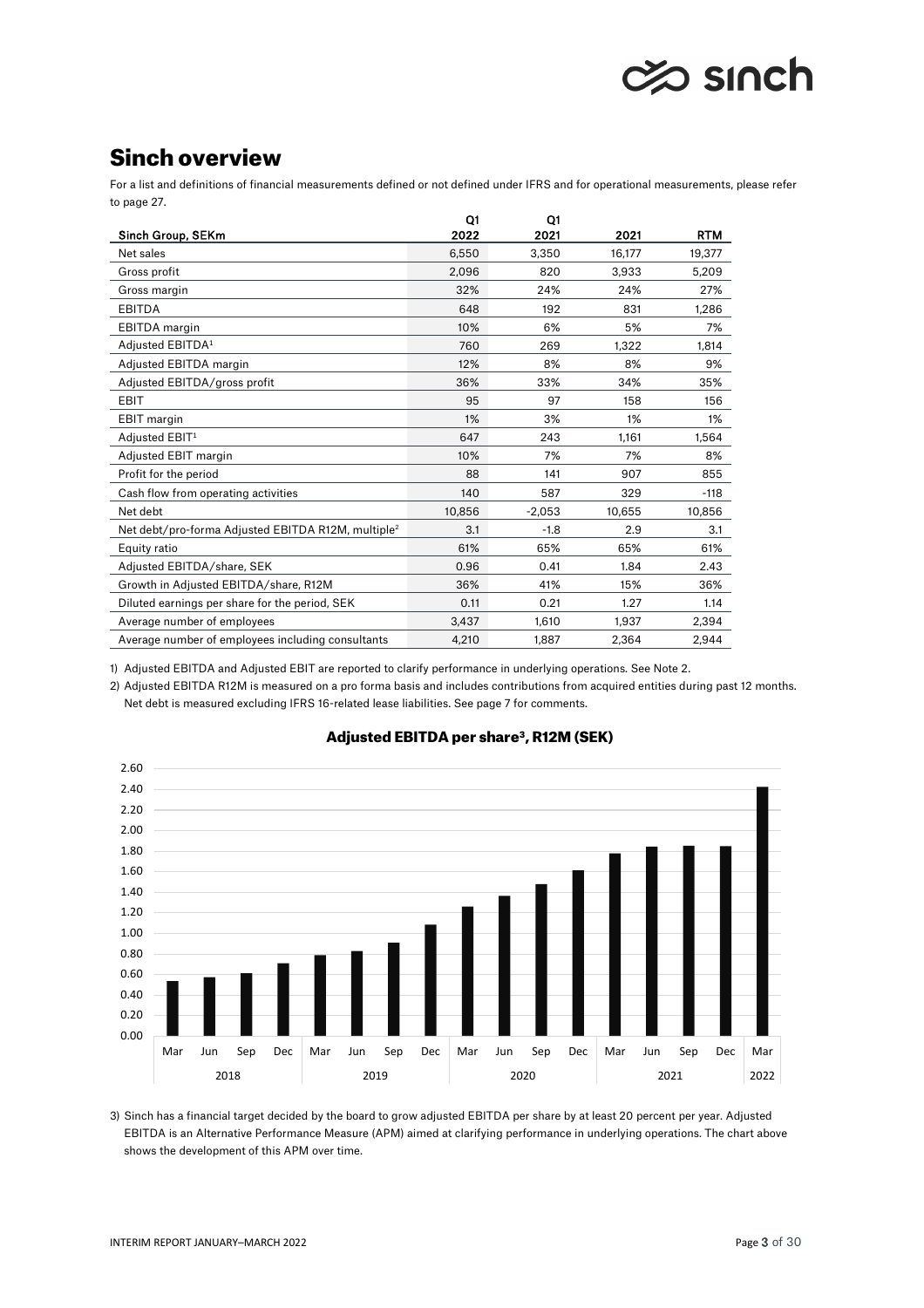

# Quarterly summary

Adjusted EBITDA and Adjusted EBIT below are reported to clarify performance in underlying operations. See Note 2 for more information.

|                              | Q1                       | Q2             | Q3                       | Q4         | Q1                       | Q2                     | Q3                       | Q4         | Q1         |
|------------------------------|--------------------------|----------------|--------------------------|------------|--------------------------|------------------------|--------------------------|------------|------------|
| Net sales, SEKm              | 2020                     | 2020           | 2020                     | 2020       | 2021                     | 2021                   | 2021                     | 2021       | 2022       |
| Messaging                    | 1,534                    | 1,562          | 1,718                    | 2,768      | 3,083                    | 3,380                  | 3,568                    | 4,436      | 4,566      |
| Voice and Video              | 72                       | 54             | 61                       | 78         | 97                       | 110                    | 75                       | 365        | 1,432      |
| Email                        | $\overline{\phantom{a}}$ | $\blacksquare$ | $\blacksquare$           | ÷,         | $\overline{\phantom{a}}$ | $\blacksquare$         | $\blacksquare$           | 81         | 330        |
| Operators                    | 49                       | 39             | 40                       | 189        | 224                      | 269                    | 333                      | 356        | 276        |
| Other and eliminations       | -32                      | $-33$          | -41                      | $-36$      | $-54$                    | $-76$                  | $-38$                    | $-30$      | $-54$      |
| Total                        | 1,624                    | 1,622          | 1,778                    | 2,999      | 3.350                    | 3,682                  | 3,938                    | 5,207      | 6,550      |
| Gross profit, SEKm           | Q1<br>2020               | Q2<br>2020     | Q3<br>2020               | Q4<br>2020 | Q1<br>2021               | Q <sub>2</sub><br>2021 | Q <sub>3</sub><br>2021   | Q4<br>2021 | Q1<br>2022 |
| Messaging                    | 374                      | 412            | 429                      | 668        | 691                      | 724                    | 715                      | 946        | 1,037      |
| Voice and Video              | 27                       | 13             | 15                       | 23         | 13                       | 20                     | 21                       | 162        | 681        |
| Email                        | ä,                       | $\overline{a}$ | ÷,                       | ä,         | ä,                       | $\blacksquare$         | $\blacksquare$           | 64         | 245        |
| Operators                    | 46                       | 35             | 37                       | 82         | 87                       | 104                    | 133                      | 129        | 104        |
| Other and eliminations       | 0                        | 0              | 0                        | 22         | 28                       | 22                     | 26                       | 47         | 29         |
| Total                        | 447                      | 460            | 481                      | 796        | 820                      | 869                    | 896                      | 1,348      | 2,096      |
|                              | Q1                       | Q2             | QЗ                       | Q4         | Q1                       | Q2                     | Q3                       | Q4         | Q1         |
| Gross margin                 | 2020                     | 2020           | 2020                     | 2020       | 2021                     | 2021                   | 2021                     | 2021       | 2022       |
| Messaging<br>Voice and Video | 24%<br>37%               | 26%<br>24%     | 25%<br>24%               | 24%<br>29% | 22%<br>14%               | 21%<br>18%             | 20%<br>28%               | 21%<br>44% | 23%<br>48% |
| Email                        | ä,                       | ÷,             | ÷,                       | $\Box$     | ÷,                       | $\blacksquare$         | $\overline{\phantom{a}}$ | 79%        | 74%        |
|                              |                          |                |                          | 43%        |                          |                        |                          |            |            |
| Operators                    | 93%                      | 90%            | 93%                      |            | 39%                      | 39%                    | 40%                      | 36%        | 38%        |
| Total                        | 28%                      | 28%            | 27%                      | 27%        | 24%                      | 24%                    | 23%                      | 26%        | 32%        |
|                              | Q1                       | Q <sub>2</sub> | Q3                       | Q4         | Q1                       | Q <sub>2</sub>         | Q3                       | Q4         | Q1         |
| <b>EBITDA, SEKm</b>          | 2020                     | 2020           | 2020                     | 2020       | 2021                     | 2021                   | 2021                     | 2021       | 2022       |
| Messaging                    | 174                      | 209            | 234                      | 317        | 259                      | 229                    | 230                      | 346        | 249        |
| Voice and Video              | 9                        | -9             | -6                       | -0         | -8                       | -5                     | $-12$                    | 38         | 339        |
| Email                        | $\overline{\phantom{a}}$ | ÷,             | $\overline{\phantom{a}}$ | ä,         | $\overline{\phantom{a}}$ | ÷,                     | $\overline{\phantom{a}}$ | 36         | 119        |
| Operators                    | 9                        | -6             | 1                        | 20         | 18                       | 38                     | 53                       | 55         | 26         |
| Other and eliminations       | $-17$                    | $-48$          | $-15$                    | $-158$     | $-76$                    | $-111$                 | $-114$                   | $-145$     | -85        |
| EBITDA, total                | 175                      | 146            | 215                      | 179        | 192                      | 152                    | 157                      | 330        | 648        |
| <b>EBITDA</b> margin         | 11%                      | 9%             | 12%                      | 6%         | 6%                       | 4%                     | 4%                       | 6%         | 10%        |
|                              | Q1                       | Q2             | Q3                       | Q4         | Q1                       | Q2                     | Q <sub>3</sub>           | Q4         | Q1         |
| Adjusted EBITDA, SEKm        | 2020                     | 2020           | 2020                     | 2020       | 2021                     | 2021                   | 2021                     | 2021       | 2022       |
| Messaging                    | 174                      | 217            | 251                      | 365        | 285                      | 301                    | 281                      | 382        | 294        |
| Voice and Video              | $\overline{7}$           | -6             | -6                       | 0          | -9                       | $-12$                  | -13                      | 44         | 342        |
| Email                        | ÷,                       | ÷,             | $\blacksquare$           | ÷,         | $\blacksquare$           | $\blacksquare$         |                          | 36         | 124        |
| Operators                    | $\overline{4}$           | $-5$           | 3                        | 25         | 18                       | 41                     | 54                       | 54         | 26         |
| Other and eliminations       | -8                       | -6             | $-15$                    | $-11$      | $-26$                    | -47                    | $-23$                    | -46        | $-25$      |
| <b>Adjusted EBITDA</b>       | 177                      | 200            | 234                      | 378        | 269                      | 284                    | 298                      | 471        | 760        |
| Adjusted EBITDA margin       | 11%                      | 12%            | 13%                      | 13%        | 8%                       | 8%                     | 8%                       | 9%         | 12%        |
| Adjusted EBITDA/gross profit | 40%                      | 43%            | 49%                      | 48%        | 33%                      | 33%                    | 33%                      | 35%        | 36%        |
| Adjusted EBITDA/share, SEK   | 0.32                     | 0.33           | 0.39                     | 0.60       | 0.41                     | 0.41                   | 0.39                     | 0.61       | 0.96       |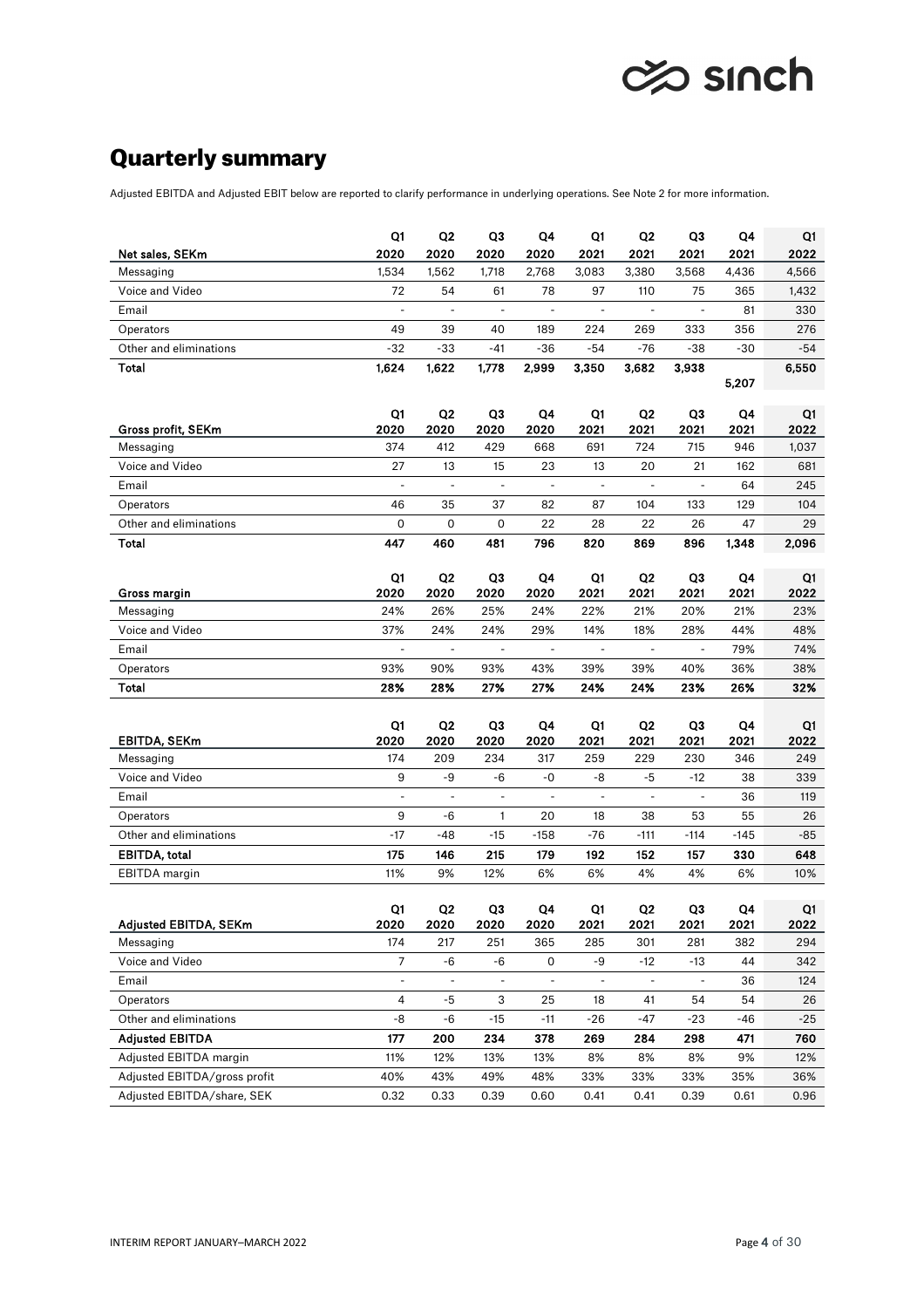# **⊘© sinch**

| EBITDA adjustments, SEKm (Note 2)          | Q1<br>2020 | Q <sub>2</sub><br>2020 | Q3<br>2020 | Q4<br>2020 | Q1<br>2021 | Q2<br>2021 | QЗ<br>2021 | Q4<br>2021 | Q1<br>2022 |
|--------------------------------------------|------------|------------------------|------------|------------|------------|------------|------------|------------|------------|
| Acquisition costs                          | -6         | $-26$                  | -69        | $-33$      | $-17$      | $-24$      | $-24$      | $-101$     | $-42$      |
| Adjusted earnout                           | ۰          | 4                      | 61         | $-27$      |            |            | -          |            |            |
| Integration costs                          | -3         | -9                     | -3         | $-75$      | $-31$      | $-75$      | $-59$      | $-66$      | $-59$      |
| Costs of share-based incentive programs    | $-2$       | $-12$                  | $-4$       | $-33$      | $-29$      | $-18$      | $-45$      | $-15$      | $-17$      |
| Operational foreign exchange gains/losses  | 10         | $-11$                  | -5         | $-19$      | 0          | $-15$      | $-14$      | 29         | 5          |
| Other adjustments                          |            |                        | ۰          | $-11$      | -1         | ۰          | ٠          | 11         |            |
| <b>Total EBITDA adjustments</b>            | $-2$       | -54                    | -19        | $-199$     | -76        | $-132$     | $-142$     | $-141$     | $-112$     |
| Amortization of acquisition-related assets | $-41$      | $-43$                  | -44        | -66        | -70        | -75        | $-103$     | $-264$     | $-440$     |
| <b>Total EBIT adjustments</b>              | -43        | -97                    | -64        | $-265$     | $-146$     | $-207$     | $-245$     | $-405$     | $-552$     |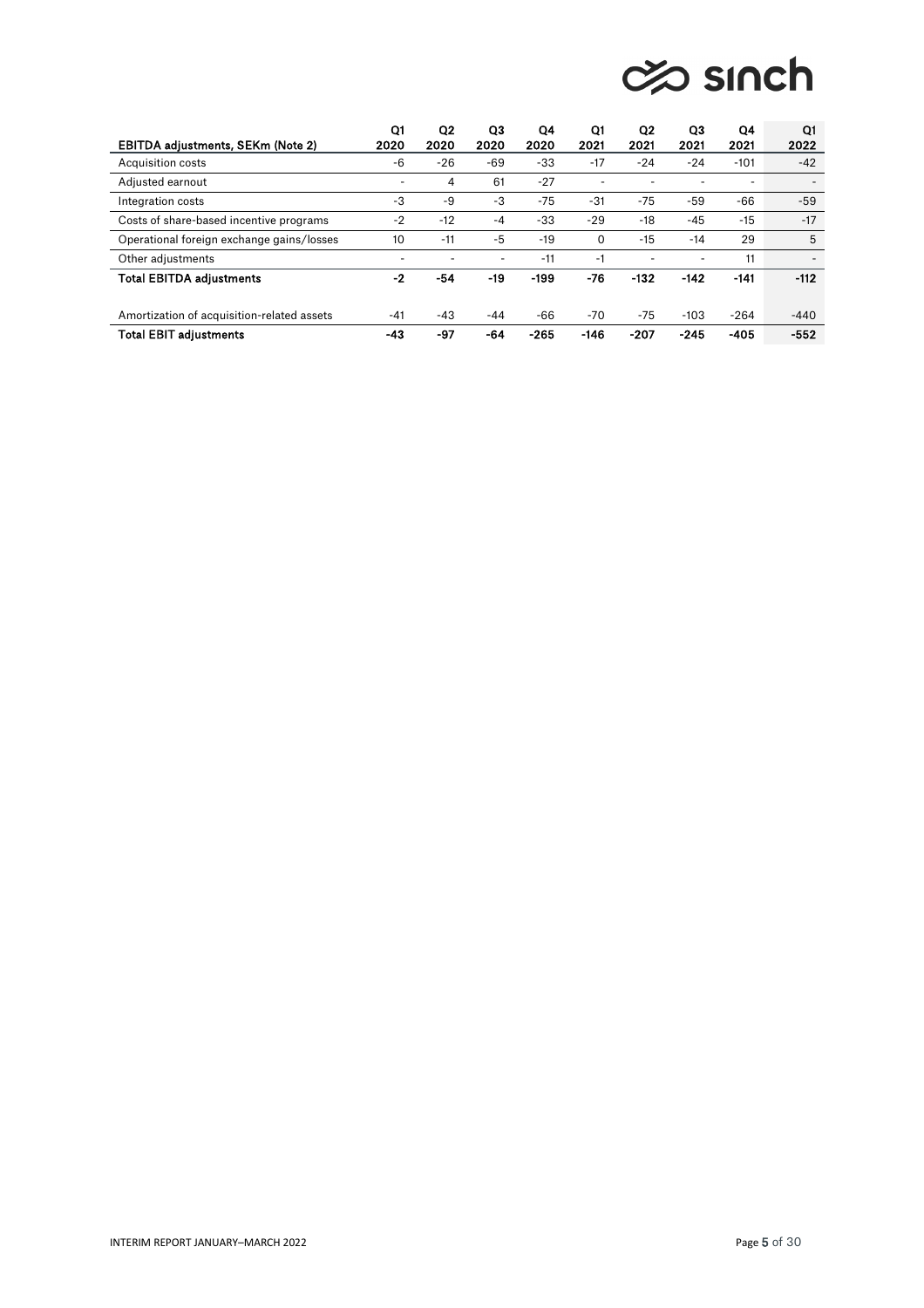# $\approx$  sinch

# January–March 2022

# Net sales

Consolidated net sales grew in the period by 96 percent to SEK 6,550m (3,350).

Organic growth, in local currency and excluding acquisitions, was 22 percent. The acquisitions of Inteliquent, MessageMedia, Pathwire, Wavy and MessengerPeople contributed 66 percent. Inteliquent contributed SEK 1,356m, MessageMedia SEK 427m, Pathwire SEK 330m, Wavy SEK 82m and MessengerPeople SEK 14m. As the acquisition of Wavy closed on 1 February 2021, earnings in January 2022 are regarded as acquired, while earnings in February and March are regarded as organic.

Growth was positively affected during the quarter by the depreciation of the Swedish krona (SEK), primarily against USD, GBP and BRL. The Group has significant revenues in foreign currency and if exchange rates in the corresponding quarter in 2021 had been the same as in the current quarter, revenues would have been lower by about SEK 268m. The positive currency effect on consolidated net sales was thus 8 percent.

On a full pro forma basis, calculated as if all acquired units were consolidated as of 1 January 2021, net sales for the first quarter rose by 17 percent in local currency.

# Gross profit

Consolidated gross profit rose during the quarter by 156 percent to SEK 2,096m (820).

Organic growth in local currency was 2 percent. Acquisitions contributed 145 percent, as follows: Inteliquent SEK 653m, MessageMedia SEK 265m, Pathwire SEK 245m, Wavy SEK 16m and MessengerPeople SEK 13m.

The currency tailwind was 9 percent for the quarter, corresponding to SEK 71m.

The bulk of Sinch's cost of goods and services sold consists of mobile operator fees for sending messages. As operator traffic tariffs differ substantially from one country to the next, Sinch focuses mainly on gross profit and gross profit growth, rather than net sales and the gross margin. Consequently, changes in traffic patterns and the volume mix can have high impact on net sales and gross margin even though there is no effect on gross profit in absolute numbers.

The gross margin was 32 percent (24). The acquisitions closed in the last 12 months have improved the gross margin by 11 percentage points. Excluding those acquisitions, the gross margin fell by about 3 percentage points compared to Q1 2021.

Compared to Q1 2021, several specific factors had negative impact on the organic gross margin trend. Under certain specific contracts with mobile operators, we have granted discounts in exchange for minimum traffic volume commitments. Volumes below forecast resulted in costs above revenues, which reduced gross profit in Q1 by SEK 15m and reduced the gross margin by 1 percentage points. In addition, there were steep price increases from mobile operators in Brazil during a period of stronger macroeconomic headwind, causing a drop in gross profit even though revenues increased.

On a full pro forma basis, calculated as if all acquired entities were consolidated as of 1 January 2021, gross profit for the first quarter rose by 5 percent in local currency.



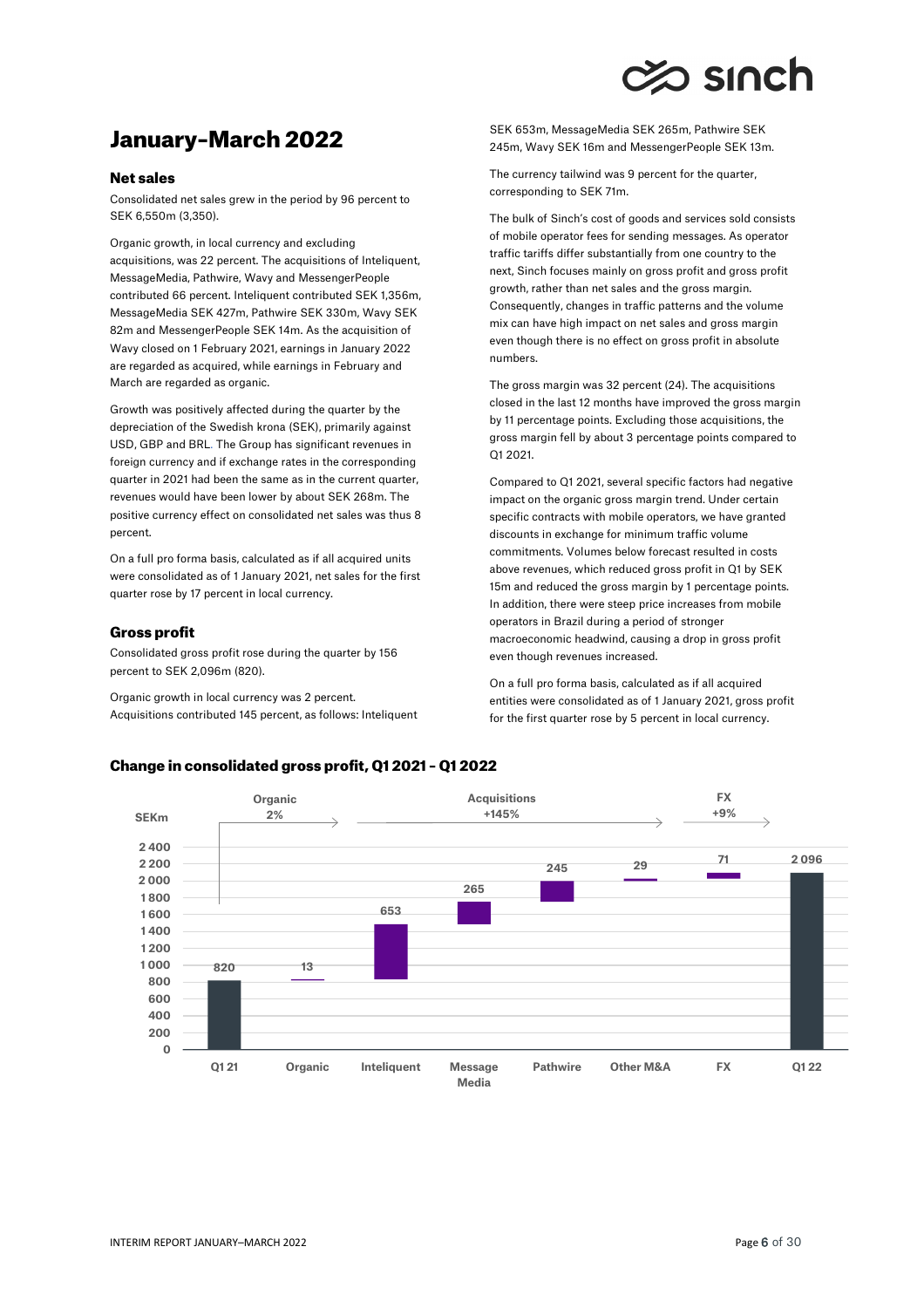

# EBITDA

Consolidated EBITDA increased by 237 percent to SEK 648m (192).

Compared to the same period last year, the acquisitions closed in Q4 2021 had positive impact on EBITDA. The acquisitions combined contributed SEK 570m in Q1.

The consolidated EBITDA margin was 10 percent (6) and was improved by the acquisitions closed in 2021.

EBITDA was also positively affected by currency movements because Sinch has revenues and costs denominated in currencies other than SEK. If exchange rates had been the same during the quarter as in the same quarter in the preceding calendar year, EBITDA would have been about 7 percent lower, corresponding to about SEK 48m.

The cost base in current operations rose compared to Q1 2021 because Sinch has incurred costs aimed at driving growth and preparing the integration of the businesses acquired in late 2021.

EBITDA adjustments<sup>[1](#page-6-0)</sup> are intended to clarify performance in the underlying business. These adjustments increased compared to the same period last year to a total of SEK 112m (76). The adjustments are lower compared to Q4 2021. The adjustments include acquisition costs of SEK 42m (17), integration costs of SEK 59m (31), costs of share-based incentive programs of SEK 17m (29) and operational foreign exchange gains of SEK 5m (0). See page 5 and Note 2 for further information.

Consequently, adjusted EBITDA amounted to SEK 760m (269), up 183 percent compared to the same period in 2021.

If exchange rates had been the same during the quarter as in the same quarter in the preceding calendar year, adjusted EBITDA would have been about 5 percent lower, corresponding to about SEK 41m.

The adjusted EBITDA margin was 12 percent (8).

The Group has a financial target to grow adjusted EBITDA per share of 20 percent on an annual basis. Adjusted EBITDA per share was SEK 0.96 (0.41) for the quarter and SEK 2.43 SEK (1.78) for the rolling twelve months, which corresponds to an increase of 36 percent for the rolling twelve months. Adjusted EBITDA divided by gross profit was 36 percent (33) for the quarter.

# **FRIT**

EBIT amounted to SEK 95m (97).

Acquisition-related amortization, which does not affect cash flow, reduced EBIT by SEK 440m (70). The amortization arose mainly from systematic amortization of acquired customer relationships, trademarks, operator relationships and acquired software. See Note 5. Adjusted EBIT (EBIT excluding EBITDA adjustments and amortization of acquisition-related assets<sup>1</sup>) amounted to SEK 647m (243).

### Other income and expense items

Net financial income was SEK 16m (89) after interest expenses of SEK -53m (-12) and foreign exchange differences of SEK 83m (112). The Group's effective tax rate was 20 percent (24). Net profit for the period amounted to SEK 88m (141).

## **Investments**

Net investments in property, plant and equipment and intangible assets amounted to SEK 129m (39).The increase is primarily attributable to net investments in acquired entities. The investments include capitalized development expenditure of SEK 84m (19).

# Cash flow, liquidity and financial position

Cash flow before the change in working capital amounted to SEK 566m (226).

The change in working capital reduced cash flow by SEK - 426m (361). Late payments from a few large customers and lower trade payables had adverse impact on working capital. Cash flow from operating activities amounted to SEK 140m (587).

Cash used in investing activities was SEK -179m (-539) and cash used in financing activities was SEK -460m (6) for the period. Acquisition-related items had adverse impact on both.

Net cash used in the period amounted to SEK -493m (55).

Consolidated cash and cash equivalents at 31 March 2022 amounted to SEK 1,226m (3,200).

Net debt amounted to SEK 10,856m (-2,053), including IFRS 16-related lease liabilities of SEK 899m (47). Sinch's financial target is that net debt over time shall be below 3.5 times Adjusted EBITDA (measured on a rolling twelvemonth basis). On a pro forma basis and excluding IFRS 16 related lease liabilities, net debt in relation to pro forma Adjusted EBITDA RTM amounted to 3.1x.

As of 31 March 2022, Sinch had utilized loan and credit facilities of SEK 10,357m (1,850) in total. Existing credit facilities that mature in February 2025 amount to SEK 8,538m and of that amount SEK 7,357m had been utilized as of 31 March 2022. In addition, issued senior unsecured bonds amounted to SEK 750m (750) and Sinch has also utilized short-term financing in the amount of SEK 3,000m for the financing of contracted acquisitions. Available bank overdraft facilities amounted to SEK 878m (200), of which SEK 22m (-) has been utilized.

Shares were issued in relation to exercise of warrants under the Group's incentive programs. See Note 4.

Equity at 31 March 2022 amounted to SEK 35,482m (9,825), corresponding to an equity ratio of 61 percent (65).

<span id="page-6-0"></span> $^1$  Specifications are provided in the table on page 5 and in Note 2.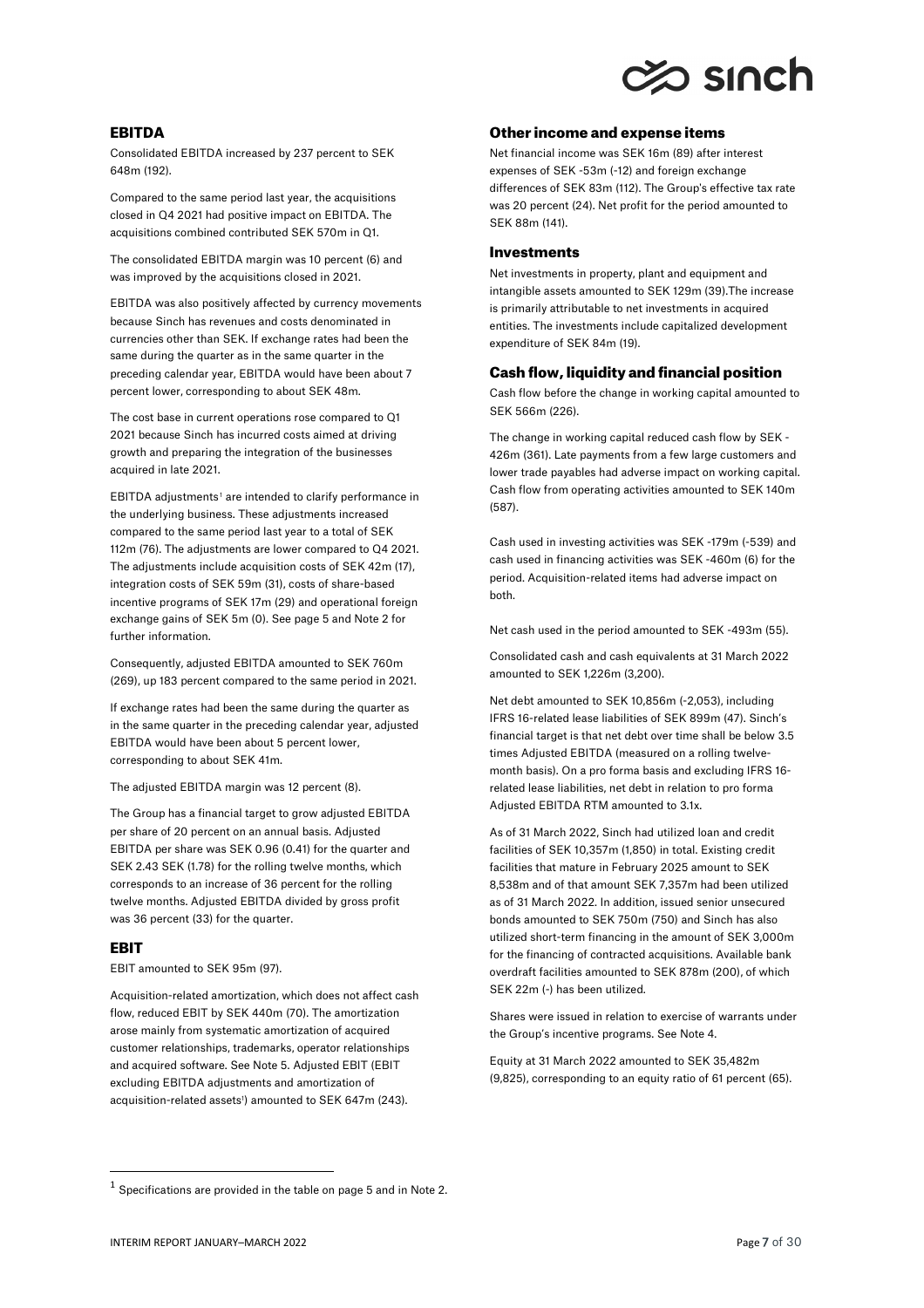# c% sınch

# Employees

At the end of the quarter, the Group employed 4,294 (2,160) people, including consultants. The average number of employees and consultants for the quarter was 4,210 (1,887). The average number of employees was 3,437 (1,610), of whom 30 percent (24) women.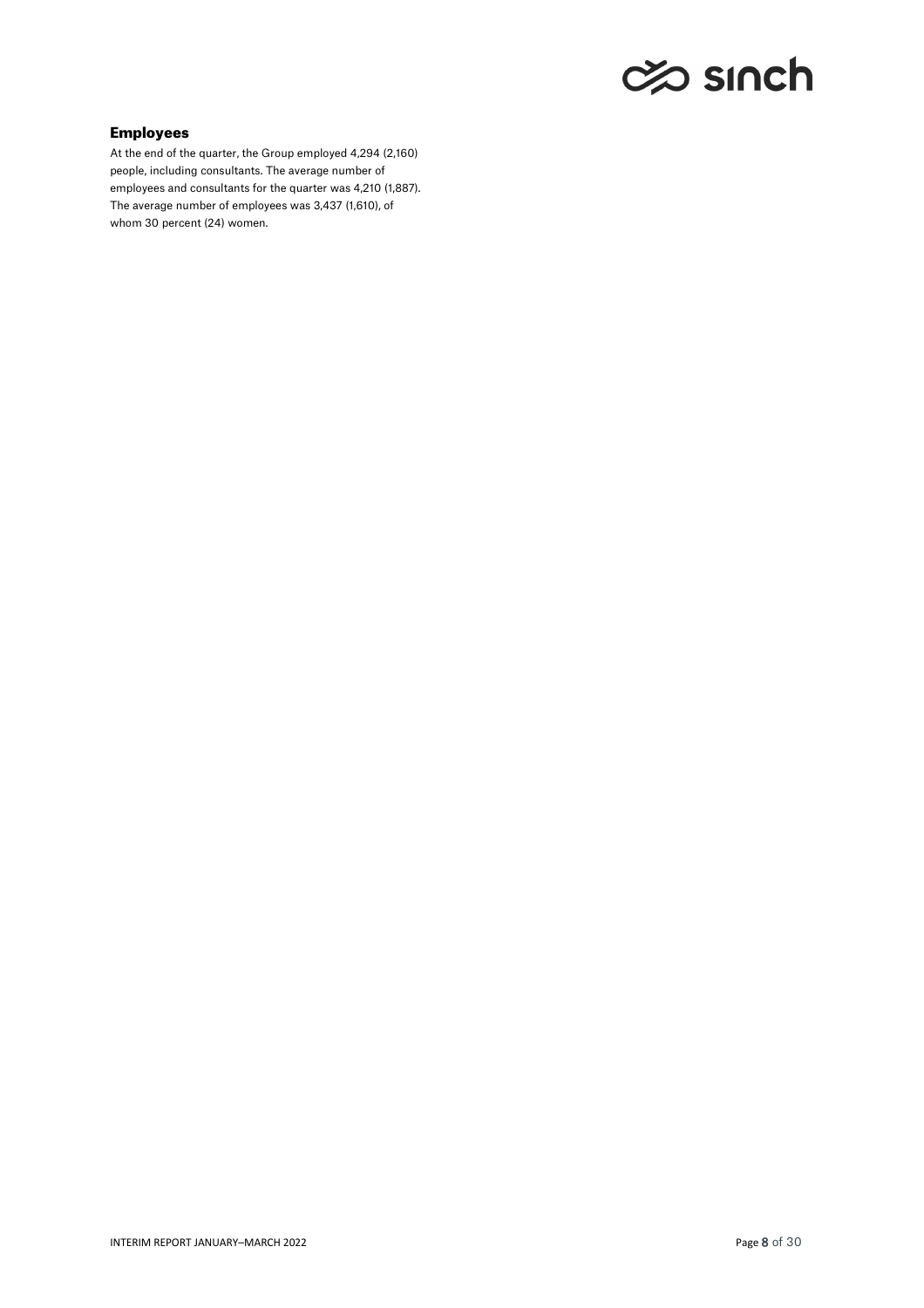# o sınch

# **Messaging**

*Businesses use the Sinch cloud communications platform to reach their customers directly on their phones via SMS and next-generation messaging technologies like WhatsApp and RCS. Large business customers are served by the Sinch sales force, while small and mediumsized businesses (SMB) are offered easy-to-use turnkey solutions via the web. Sinch handles more than 200 billion messages at an annualized rate.* 

|                              | Q1    | Q1    |        |             |
|------------------------------|-------|-------|--------|-------------|
| Messaging, SEKm              | 2022  | 2021  | 2021   | <b>R12M</b> |
| Net sales                    | 4,566 | 3,083 | 14,467 | 15,949      |
| Gross profit                 | 1,037 | 691   | 3,076  | 3,422       |
| Gross margin                 | 23%   | 22%   | 21%    | 21%         |
| <b>EBITDA</b>                | 249   | 259   | 1.063  | 1,053       |
| <b>EBITDA</b> margin         | 5%    | 8%    | 7%     | 7%          |
| <b>Adjusted EBITDA</b>       | 294   | 285   | 1.250  | 1,257       |
| Adjusted EBITDA margin       | 6%    | 9%    | 9%     | 8%          |
| Adjusted EBITDA/gross profit | 28%   | 41%   | 41%    | 37%         |

# Events during the quarter

- Sinch announced a partnership with Oracle in which Sinch has made it possible for users of Oracle Responsys to send personalized MMS messages.
- Sinch presented the results of a global study in which 3,000 consumers across 15 countries were interviewed about how they communicate with businesses through messaging. The study shows that there is huge untapped potential in using messaging for two-way interactions between businesses and consumers. Of all respondents, 89 percent say they want two-way conversation via messaging channels and apps, but more than half (53 percent) report frustration when they find out that the businesses that contact them do not reply to incoming messages.
- 8,600 new customers began using MessageMedia's web-based software during the quarter.
- The initial focus of the integration of MessageMedia is on migrating SMS traffic to the Sinch global infrastructure. In addition, the MessageMedia platform was integrated with the Sinch Conversation API for next-generation messaging.

A comprehensive effort to integrate the operations acquired through SAP Digital Interconnect on 1 November 2020 and Wavy on 1 February 2021 remains in progress. The aim is to extract economies of scale by migrating customers and traffic to the Sinch global technology platform and accelerate organic growth in the acquired businesses. Ongoing platform development is also continuing to manage rising traffic volumes, comply with stricter regulatory standards related to data processing, add more direct connections to mobile operators and increase the degree of automation in customer and support systems.

# Transaction volume

Transaction volume in Q1 rose by 32 percent compared to the same quarter in the preceding year and Sinch handled slightly over 18 billion messages in March 2022. The increase on a like-for-like basis was 25 percent compared to the same quarter last year, which includes MessageMedia in both periods. The like-for-like increase excluding MessageMedia was 24 percent. The effects of a selection of earlier acquisitions are illustrated in the chart below. Seasonal effects in March had positive impact on volume in India.

# Number of transactions (billions per month)

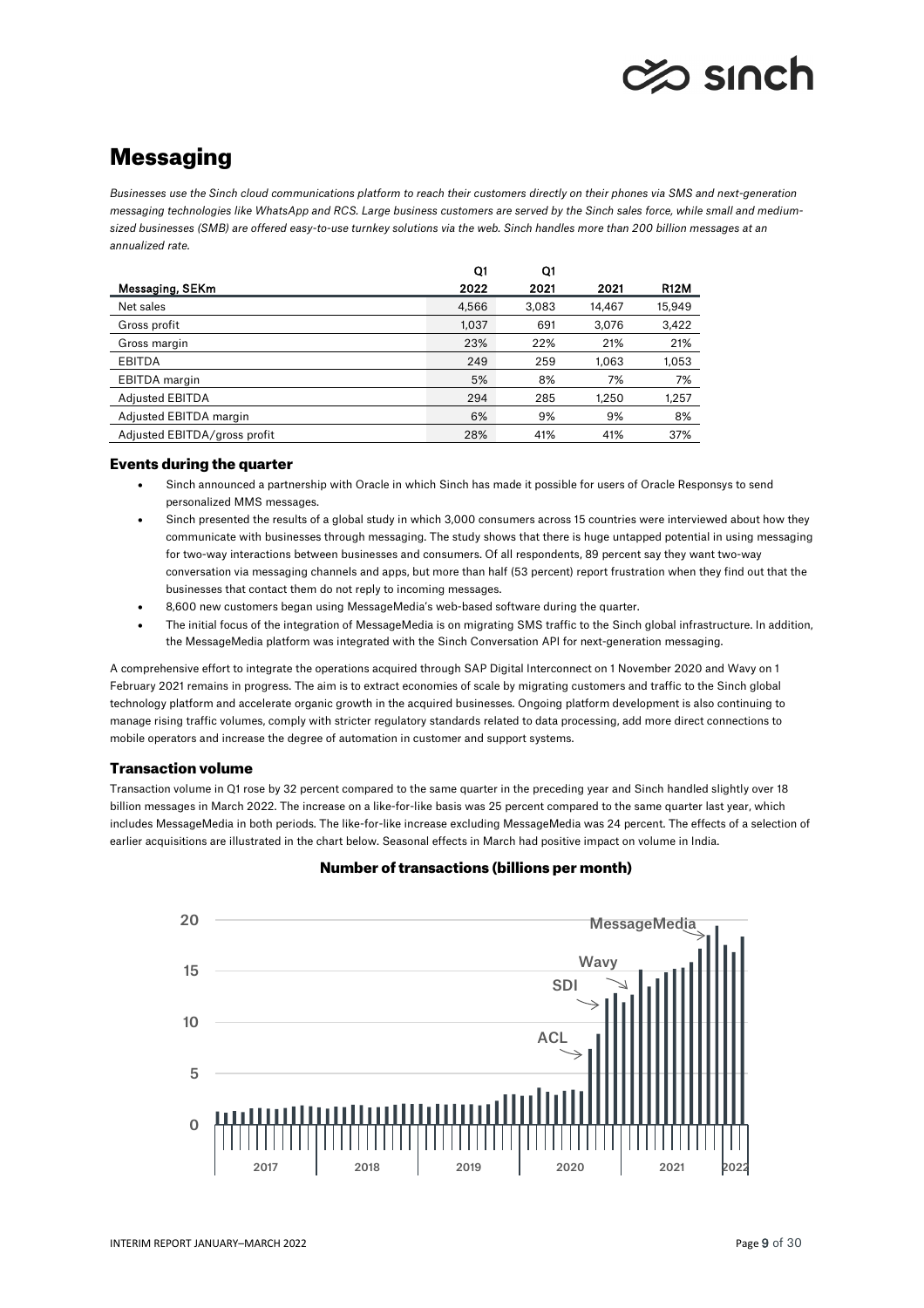

# Net sales

During the quarter, net sales increased by SEK 1,483m compared to the corresponding period in 2021 to SEK 4,566m (3,083), an increase of 48 percent. Of this increase, 17 percentage points are attributable to acquisitions and 8 percentage point to currency movements. Organic growth was 23 percentage points. MessageMedia contributed SEK 427m, Wavy SEK 82m and MessengerPeople SEK 14m.

Sinch has closed several acquisitions in the last 12 months. Consequently, organic growth reflects only Sinch's messaging business directed at large businesses. Increased transaction volumes and higher rates in several geographies have positive impact on organic growth in this business. As the acquisition of Wavy closed on 1 February 2021, earnings in January 2022 are regarded as acquired, while earnings in February and March are regarded as organic.

The acquisition of MessageMedia closed on 5 November, bringing web-based SaaS to Sinch that is tailored to meet the needs of small and medium-sized businesses. MessageMedia had net sales of SEK 313m in Q1 2021.

Net sales in MessageMedia grew by 36 percent in Q1 2022 compared to the same quarter last year. Corresponding growth in local currency was 29 percent. Growth is being driven by a strong trend in North America with persistent high customer intake in SimpleTexting and ClickSend.

# Gross profit

Gross profit increased during the quarter to SEK 1,037m (691), up by 50 percent compared to the same quarter in 2021. Of this increase, 43 percentage points are attributable to acquisitions and 9 percentage point to currency movements. Organic growth in local currency was -1 percent. The acquisition of MessageMedia contributed SEK 265m to gross profit. Wavy contributed SEK 16m and MessengerPeople SEK 13m. The gross margin was 23 percent (22) for the quarter.

The acquisition of MessageMedia improved the gross margin by 4 percentage points. Excluding MessageMedia, the gross margin was 19 percent (22).

Several factors had an adverse impact on the gross margin excluding MessageMedia. Overall, growth in products, regions and customer groups with lower gross margins are contributing more new sales than parts of the business with a higher gross margin. Compared to the corresponding period in the preceding year, volume discounts for business customers with rapidly growing traffic volumes also reduced the margin. The margin is also affected by changes in the customer mix and the countries to which Sinch's business customers send messages.

Gross profit was also reduced by several specific factors in Q1. In mid-2021, Sinch entered into a 12-month contract with a multinational mobile operator by which Sinch was granted discounted prices in exchange for a commitment to reimburse the mobile operator for contractually agreed minimum traffic volumes. Costs exceeded revenues in Q1 due to volumes that were lower than forecast. This reduced gross profit in Messaging by SEK -8m in Q1 (and by SEK -7m in the Operators segment) and reduced the gross margin in Messaging by 1 percentage point. In addition, the steep price increases from mobile operators in Brazil in 2021 resulted in stiffer competition in a period of stronger macroeconomic headwind. As a result, gross profit is falling in Brazil even though revenues are rising. The gross margin in India is also weighed down by the costs for Digital Ledger Technology (DLT) a government initiative to prevent unwanted texts from telemarketers.

MessageMedia delivered a gross margin of 62 percent in Q1. Gross profit growth in MessageMedia was 32 percent compared to the corresponding quarter last year. Corresponding growth in local currency was 24 percent.

MessageMedia's gross profit in Q1 2021 amounted to SEK 202m, corresponding to a gross margin of 64 percent. The change in the gross margin is to a large extent attributable to a change in the customer and product mix.

# EBITDA

EBITDA for the first quarter amounted to SEK 249m (259). Contributions to EBITDA were as follows: MessageMedia SEK 122m, Wavy SEK -3m, MessengerPeople SEK 1m, other operations SEK 98m and positive currency effects SEK 32m. Looking at the comparison period, Q1 2021, substantial growth in gross profit has improved EBITDA. Investments in product and sales development and preparations for the integration of the acquired businesses has increased operational costs, however, which has hampered EBITDA growth and is the main reason that the EBITDA margin for Q1 fell to 5 percent (8).

Adjusted EBITDA amounted to SEK 294m (285). Contributions to EBITDA were as follows: MessageMedia SEK 130m, Wavy SEK -4m, MessengerPeople SEK 2m, other operations SEK 134m and positive currency effects SEK 32m. EBITDA adjustments totaled SEK 45m (26), where Integration costs were the largest adjustment item at SEK -43m (-22). See Note 2 for further disclosures. The adjusted EBITDA margin fell for the same reasons as the EBITDA margin to 6 percent (9); see above.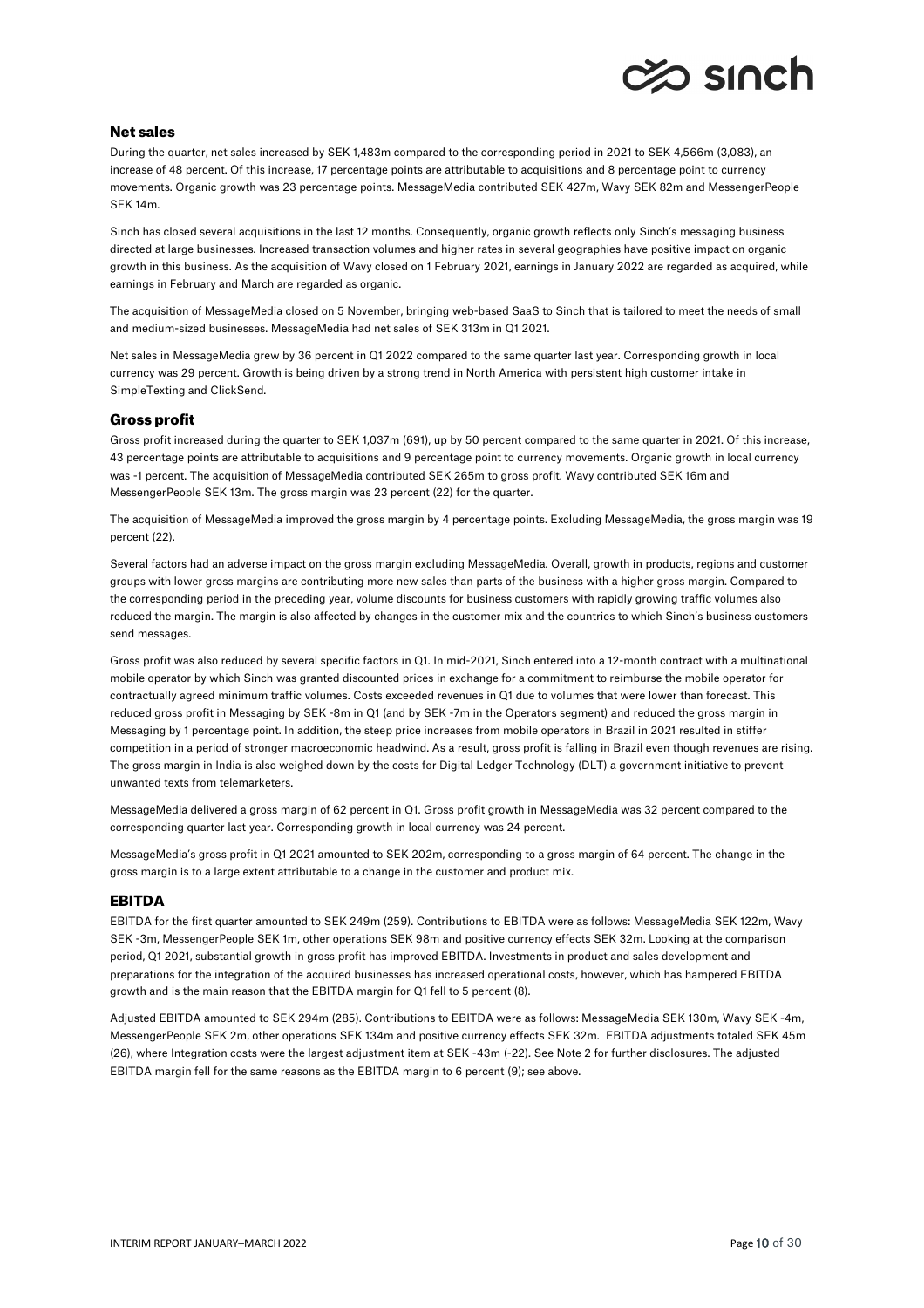

# Voice and Video

*Sinch APIs for voice communications make it possible for business customers, service providers and telecom operators to handle large volumes of voice calls, phone numbers and emergency calls with no need for costly investments in infrastructure. The backbone of the offering is the Sinch Super Network for voice calls, which reaches 95 percent of the US population and handles about 300 billion voice minutes per year.* 

|                              | Q1    | Q1     |      |             |
|------------------------------|-------|--------|------|-------------|
| Voice and Video, SEKm        | 2022  | 2021   | 2021 | <b>R12M</b> |
| Net sales                    | 1,432 | 97     | 647  | 1,982       |
| Gross profit                 | 681   | 13     | 217  | 884         |
| Gross margin                 | 48%   | 14%    | 33%  | 45%         |
| <b>EBITDA</b>                | 339   | -8     | 13   | 361         |
| EBITDA margin                | 24%   | $-9%$  | 2%   | 18%         |
| <b>Adjusted EBITDA</b>       | 342   | -9     | 10   | 361         |
| Adjusted EBITDA margin       | 24%   | $-9%$  | 2%   | 18%         |
| Adjusted EBITDA/gross profit | 50%   | $-67%$ | 5%   | 41%         |

# Events during the quarter

- Coordinating sales to large business customers in the US is an initial focus area for the integration.
- Sinch voice services in the US are now approved under HIPAA regulations for sensitive patient data and sales to customers covered by the regulations have begun.
- The voice services offering is now being expanded from North America to Europe. Infrastructure has been established in Amsterdam and Frankfurt that enables new services, enhances quality and ensures regulatory compliance for products in key European markets. Three new customer contracts were signed based on the enhanced offering.

# Net sales

Net sales for the segment grew in Q1 by SEK 1,335m to SEK 1,432m (97), to which Inteliquent contributed SEK 1,355m (0). Organic growth was -31 percent for the quarter, primarily due to high net sales in the comparison quarter.

Inteliquent had net sales of SEK 1,209m in Q1 in 2021. Net sales growth in Inteliquent was 12 percent for Q1 2022 compared to the same quarter last year. Corresponding growth in local currency was 1 percent. Growth was hampered by Covid-effects in the comparison quarter and previously announced regulation of charges for American toll-free numbers (the 8YY Access Charge Reform). The negative impact of these two factors will gradually decrease.

# Gross profit

Gross profit in the segment for the quarter amounted to SEK 681m (13). Inteliquent contributed SEK 653m (0) and organic growth in gross profit was 84 percent. The large difference in the growth rate between net sales and gross profit is attributable to a large lowmargin transaction in the comparison quarter. The gross margin for the segment was 48 percent (14) for the quarter. The steep increase is due to the consolidation of Inteliquent, which has a higher margin profile. Inteliquent's gross margin in Q1 was 48 percent.

Inteliquent's gross profit in Q1 2021 amounted to SEK 593m, corresponding to a gross margin of 49 percent. Gross profit growth for Q1 2022 compared to Q1 2021 was 10 percent. Corresponding growth in local currency was -1 percent. The growth rate was slowed by lower growth in net sales. The American 8YY-reform affected gross profit growth with approximately -9 percent in the quarter.

# EBITDA

EBITDA for the segment in Q1 was SEK 339m (-8). The acquisition of Inteliquent contributed SEK 332m (0). Adjusted EBITDA was SEK 342m (-9), where the acquisition of Inteliquent contributed SEK 336m (0), Corresponding to an EBITDA and Adjusted EBITDA margin of 24 percent (-9).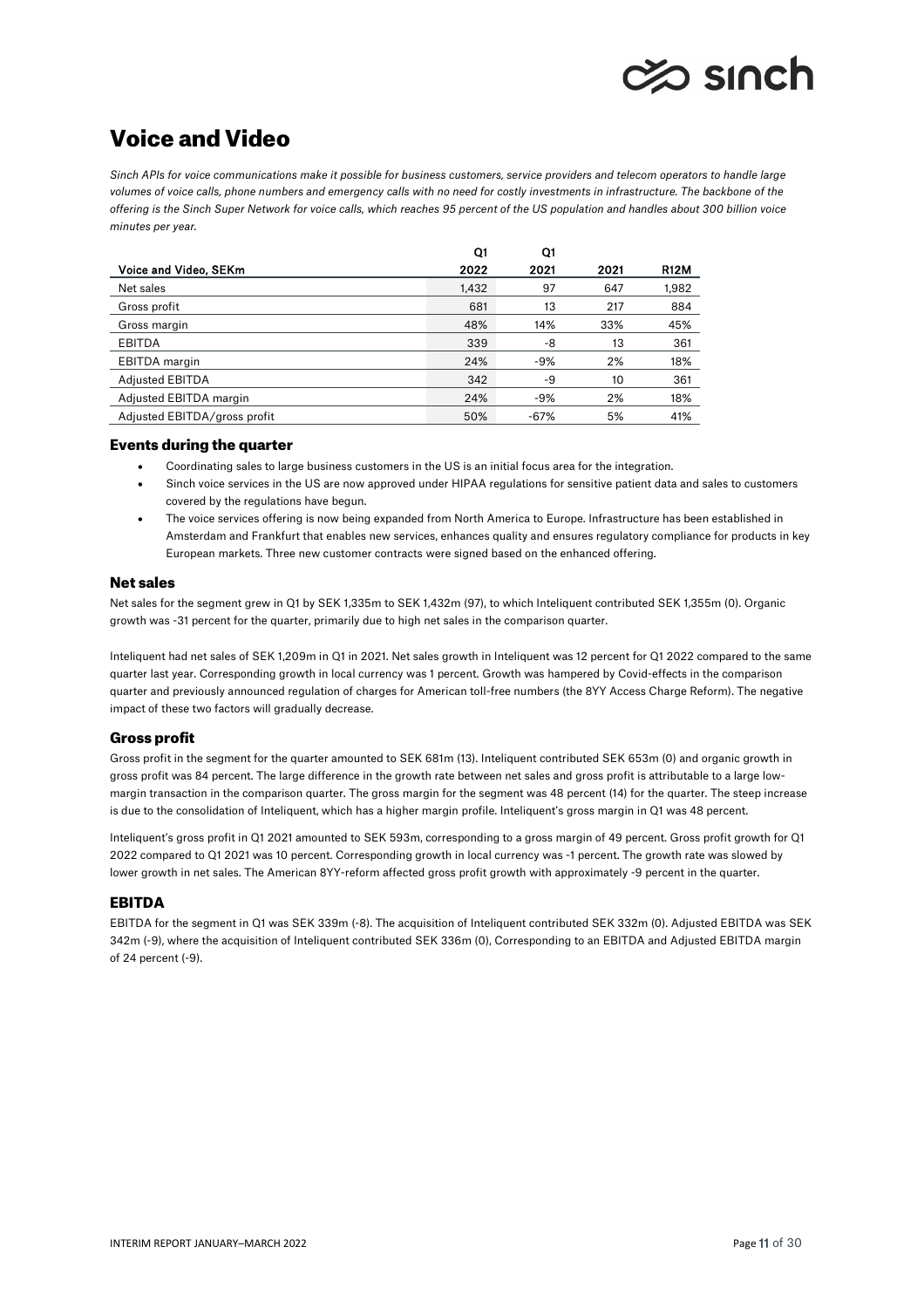# $\gg$  sinch

# Email

*The segment includes Sinch's email business, which offers industry-leading deliverability of transactional and marketing emails to more than 100,000 customers worldwide.* 

|                              | Q1   | Q1   |      |             |
|------------------------------|------|------|------|-------------|
| Email, SEKm                  | 2022 | 2021 | 2021 | <b>R12M</b> |
| Net sales                    | 330  |      | 81   | 411         |
| Gross profit                 | 245  |      | 64   | 309         |
| Gross margin                 | 74%  |      | 79%  | 75%         |
| <b>EBITDA</b>                | 119  |      | 36   | 155         |
| <b>EBITDA</b> margin         | 36%  |      | 44%  | 38%         |
| <b>Adjusted EBITDA</b>       | 124  |      | 36   | 160         |
| Adjusted EBITDA margin       | 37%  |      | 45%  | 39%         |
| Adjusted EBITDA/gross profit | 50%  |      | 57%  | 52%         |

The product portfolio in the Email segment includes market-leading products like Mailgun, Mailjet and Email on Acid. Corporate developers of communication services are a prioritized customer group, who are offered the development tools, test environments and documentation required to swiftly and easily integrate email services in customer communications.

# Events during the quarter

- The number of emails rose during the quarter by 44 percent compared to the same quarter last year.
- The integration of the business will focus initially on coordinating Pathwire's and Sinch's sales to large business customers and preparing for cross-sales of Sinch's messaging products to Pathwire's wide customer base of software developers.
- Two customer contracts were closed in Q1 where existing enterprise customers in Sinch Messaging chose to use the email products that Sinch offers after the Pathwire acquisition. Cross sales continue in Q2, including successful sales of Email to a top 10 global technology company that uses Sinch's Messaging products.

# Net sales

Net sales for the segment in Q1 amounted to SEK 330m (-). All revenues are attributable to the acquisition of Pathwire that closed on 7 December 2021.

Pathwire had net sales of SEK 238m in Q1 2021. Net sales growth was thus 39 percent for Q1 2022 compared to the same quarter last year. Corresponding growth in local currency was 27 percent.

# Gross profit

Gross profit was SEK 245m (-) for Q1. The gross margin was 74 percent (-) for the quarter.

Pathwire's gross profit in Q1 2021 amounted to SEK 190m, corresponding to a gross margin of 80 percent. Gross profit growth was thus 29 percent for Q1 2022 compared to the same quarter last year. Corresponding growth in local currency was 18 percent.

The cost of goods and services sold in the Email segment consists mainly of costs for cloud infrastructure services and employee benefits expenses. This differs from Messaging, where the cost of goods and services sold consist of termination costs to mobile operators. Investments in services and human resources aimed at reducing long-term production costs had adverse impact on the gross margin in Email in Q1.

# EBITDA

EBITDA was SEK 119m (-) for the quarter. Adjusted EBITDA amounted to SEK 124m (-). The EBITDA margin was 36 percent (-) and the Adjusted EBITDA margin was 37 percent (-).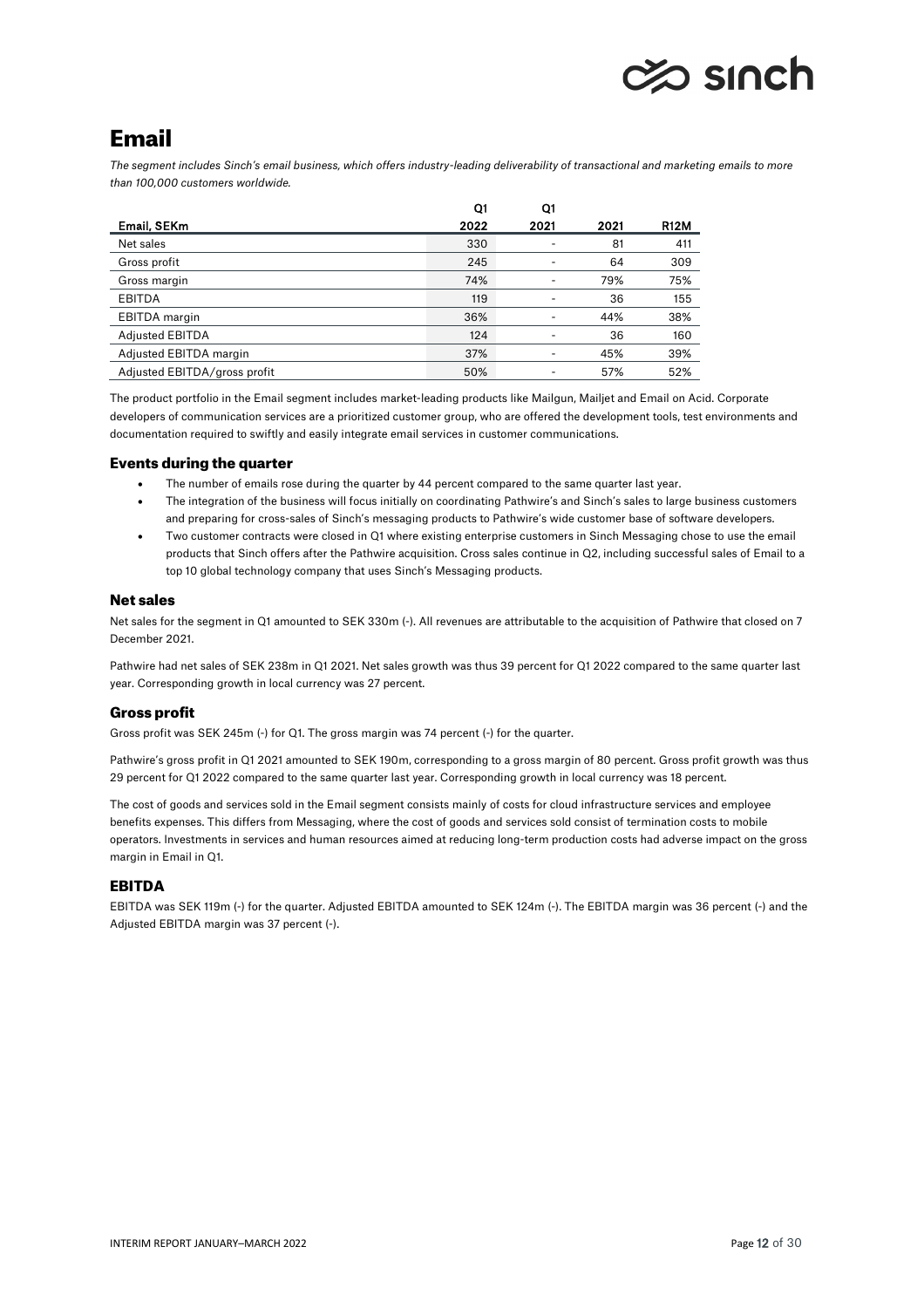

# **Operators**

*The segment includes Sinch's mobile operator services, which simplify handling of person-to-person messaging. The segment also includes software solutions for mobile operators, as both products and services, to provide mobile value added services (VAS), handle online charging systems (OCS) in real time, and to protect their networks and revenues.* 

|                              | Q1   | Q1   |       |             |
|------------------------------|------|------|-------|-------------|
| Operators, SEKm              | 2022 | 2021 | 2021  | <b>R12M</b> |
| Net sales                    | 276  | 224  | 1,182 | 1,234       |
| Gross profit                 | 104  | 87   | 453   | 469         |
| Gross margin                 | 38%  | 39%  | 38%   | 38%         |
| <b>EBITDA</b>                | 26   | 18   | 164   | 172         |
| <b>EBITDA</b> margin         | 9%   | 8%   | 14%   | 14%         |
| <b>Adjusted EBITDA</b>       | 26   | 18   | 167   | 174         |
| Adjusted EBITDA margin       | 9%   | 8%   | 14%   | 14%         |
| Adjusted EBITDA/gross profit | 25%  | 21%  | 37%   | 37%         |

# Net sales

Net sales rose during the quarter by SEK 52m to SEK 276m (224). The business acquired through SDI in late 2020 is now part of Sinch's organic operations and organic growth was 17 percent (-3) for the quarter. The growth was driven primarily by interconnect services where Sinch handles SMS traffic between mobile operators.

# Gross profit

Gross profit rose during the quarter by SEK 17m to SEK 104m (87). Organic growth was 12 percent (-5). The gross margin was 38 percent (39). Certain previously discussed contracts with mobile operators had adverse impact on profit. This business is divided between Messaging and Operators and reduced gross profit in the Operators segment by SEK -7m in Q1.

# EBITDA

EBITDA and Adjusted EBITDA increased during the quarter by SEK 8m to SEK 26m (18).

# Other and eliminations

*Group-wide costs and eliminations and the customer service systems business that Sinch acquired through SAP Digital Interconnect are reported in the Other and eliminations segment.* 

|                              | Q1    | Q1    |        |             |
|------------------------------|-------|-------|--------|-------------|
| Other and eliminations, SEKm | 2022  | 2021  | 2021   | <b>R12M</b> |
| External revenue             | 29    | 29    | 125    | 125         |
| Internal revenue             | $-82$ | -83   | $-325$ | $-325$      |
| Net sales                    | $-54$ | -54   | $-200$ | $-200$      |
| Gross profit                 | 29    | 28    | 123    | 124         |
| <b>EBITDA</b>                | $-85$ | -76   | $-445$ | $-454$      |
| <b>Adjusted EBITDA</b>       | $-25$ | $-26$ | $-141$ | $-138$      |

# Net sales

Net revenues from external customers amounted to SEK 29m (29) in Q1. Net sales in the segment are negative due to eliminations between operating segments.

# Gross profit

Gross profit for the quarter amounted to SEK 29m (28).

# EBITDA

EBITDA was reduced by acquisition costs of SEK -42m (-17) and totaled SEK -85m (-76). Adjusted EBITDA amounted to SEK -25m (- 26) and is higher than EBITDA due to exclusion of the aforementioned acquisition costs and other consolidated adjustments. These are specified in greater detail in Note 2.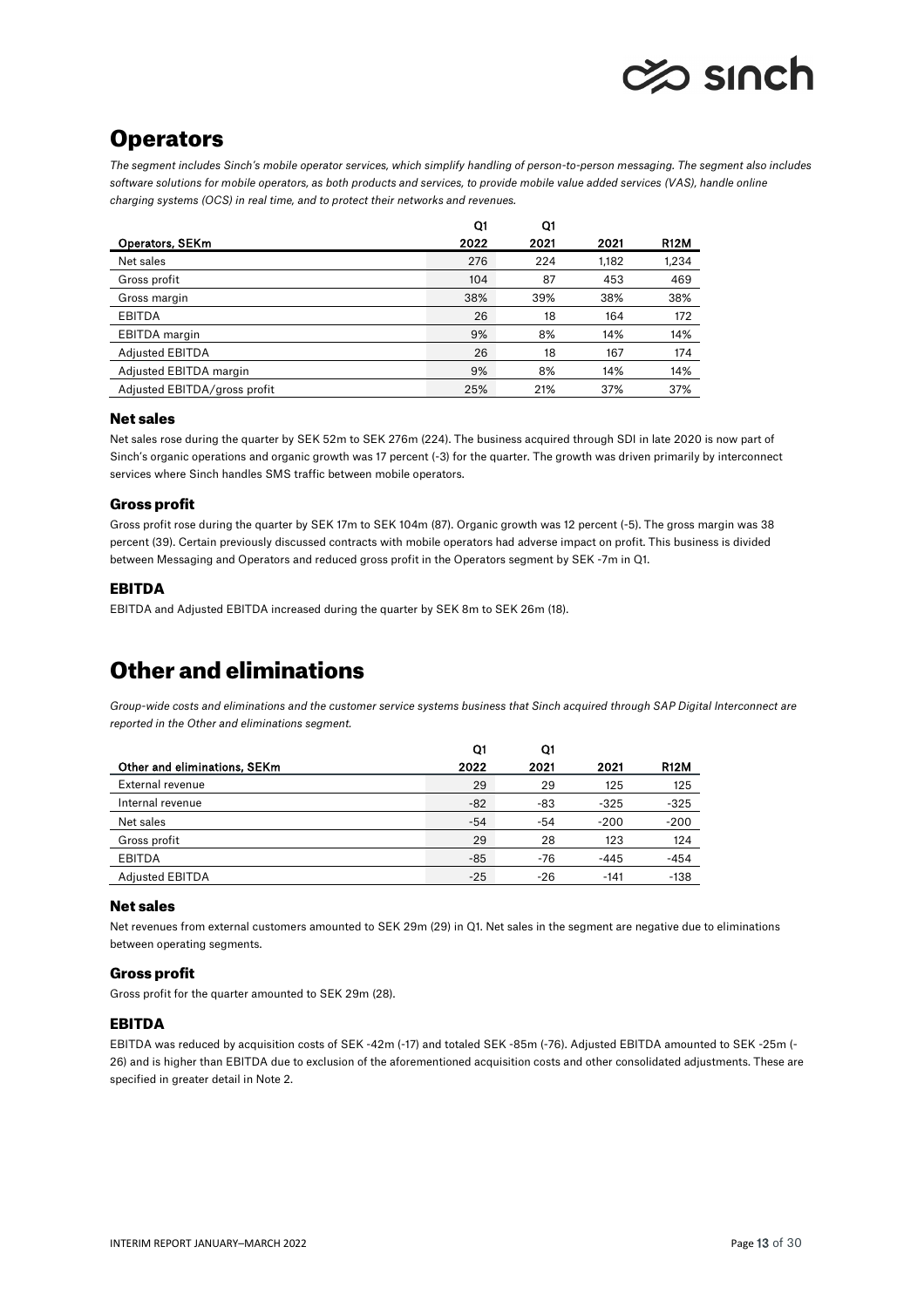# **⊘** sınch

# Condensed income statement

| Sinch Group, SEKm                            | Q1 2022  | Q1 2021  | 2021      | <b>R12M</b> |
|----------------------------------------------|----------|----------|-----------|-------------|
| <b>Net sales</b>                             | 6,550    | 3,350    | 16,177    | 19,377      |
| Cost of goods and services sold              | $-4.454$ | $-2,530$ | $-12,244$ | $-14,168$   |
| <b>Gross profit</b>                          | 2,096    | 820      | 3,933     | 5,209       |
| Other operating income                       | 135      | 33       | 192       | 294         |
| Work performed by the entity and capitalized | 84       | 19       | 98        | 163         |
| Other external costs                         | $-590$   | $-238$   | $-1,306$  | $-1,658$    |
| Employee benefits expenses                   | $-940$   | $-400$   | $-1,837$  | $-2,378$    |
| Other operating expenses                     | $-137$   | $-41$    | $-249$    | $-345$      |
| <b>EBITDA</b>                                | 648      | 192      | 831       | 1.286       |
| Depreciation and amortization                | $-554$   | $-95$    | $-673$    | $-1,131$    |
| <b>EBIT</b>                                  | 95       | 97       | 158       | 156         |
| Net finance income/expenses                  | 16       | 89       | 1,039     | 967         |
| Profit before tax                            | 111      | 186      | 1.197     | 1,122       |
| Income tax                                   | $-23$    | $-45$    | $-289$    | $-267$      |
| Profit for the period                        | 88       | 141      | 908       | 855         |
| Attributable to:                             |          |          |           |             |
| Owners of the parent                         | 88       | 141      | 908       | 855         |
| Non-controlling interests                    | 0        | 0        | 0         | 0           |

# Earnings per share

|                  | Q1   |      |            |             |
|------------------|------|------|------------|-------------|
| Sinch Group, SEK | 2022 | 2021 | 2021       | <b>R12M</b> |
| Basic            | 0.11 | 0.22 | l.29       | 1.16        |
| Diluted          | 0.11 | 0.21 | <b>.26</b> | 1.14        |

# Condensed statement of comprehensive income

| Sinch Group, SEKm                                                                                                     | Q1 2022  | Q1 2021 | 2021  | <b>R12M</b> |
|-----------------------------------------------------------------------------------------------------------------------|----------|---------|-------|-------------|
| Profit for the period                                                                                                 | 88       | 141     | 908   | 855         |
| Other comprehensive income or loss<br>Items that may subsequently be reclassified to profit<br>or loss for the period |          |         |       |             |
| <b>Translation differences</b>                                                                                        | 1,382    | 77      | 553   | 1,880       |
| Hedge accounting net investment                                                                                       | -8       | 101     | 43    | -66         |
| Tax effect of items in other comprehensive income                                                                     | $-103$   | $-21$   | -19   | $-101$      |
| Other comprehensive income for the period                                                                             | 1.271    | 157     | 577   | 1,713       |
| Comprehensive income for the period                                                                                   | 1.373    | 298     | 1.485 | 2,568       |
| Attributable to:                                                                                                      |          |         |       |             |
| Owners of the parent                                                                                                  | 1,373    | 298     | 1,485 | 2,568       |
| Non-controlling interests                                                                                             | $\Omega$ | 0       | 0     | $\Omega$    |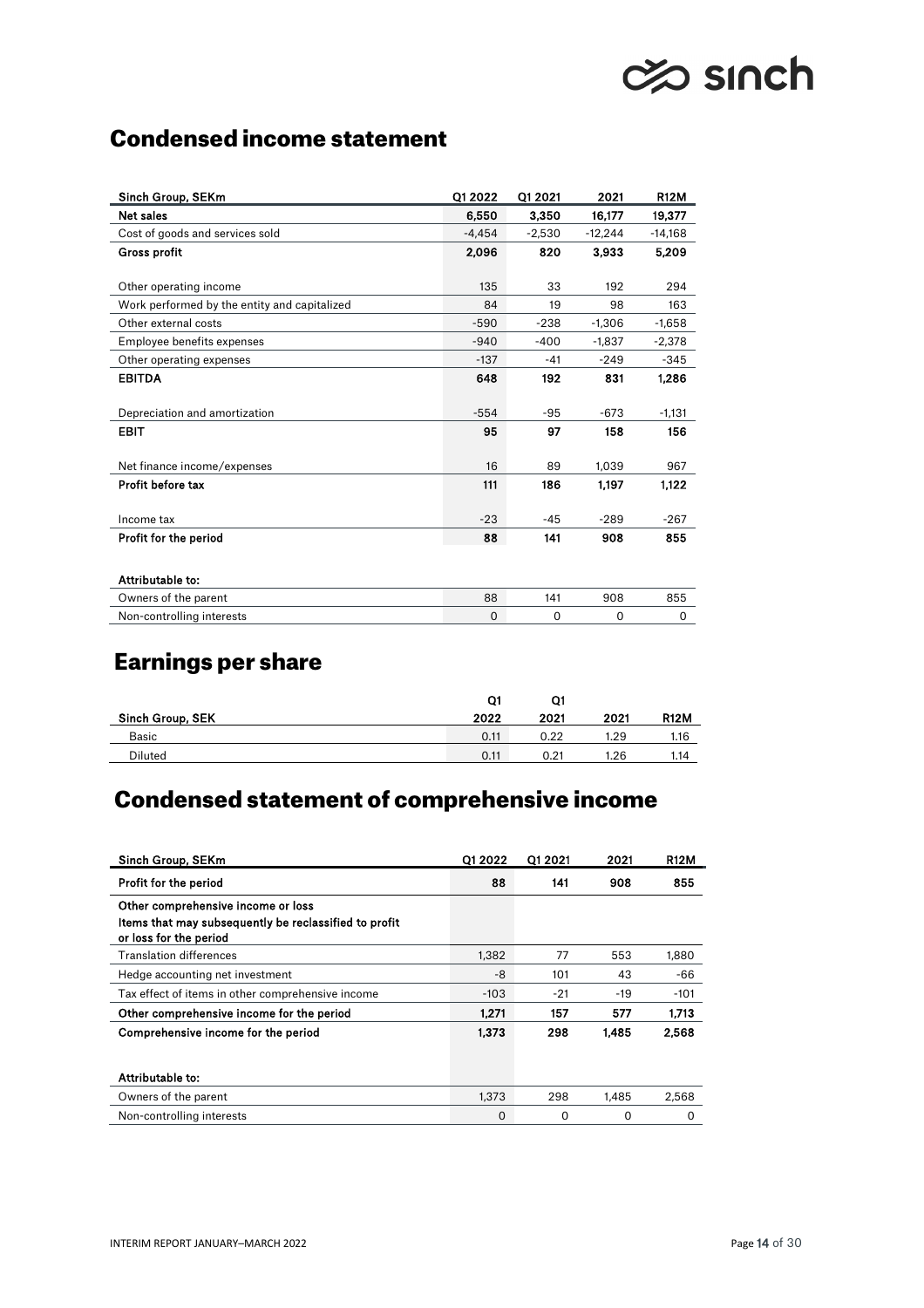# **⊘©o sinch**

# Condensed balance sheet

| Sinch Group, SEKm                               | <b>Note</b> | 31 Mar 2022  | 31 Mar 2021  | 31 Dec 2021 |
|-------------------------------------------------|-------------|--------------|--------------|-------------|
| <b>ASSETS</b>                                   |             |              |              |             |
| Goodwill                                        |             | 28,012       | 5,501        | 27,143      |
| <b>Customer relationships</b>                   |             | 14,226       | 1,767        | 13,966      |
| Operator relationships                          |             | 304          | 192          | 285         |
| Proprietary software                            |             | 5,138        | 381          | 5,080       |
| Other intangible assets                         |             | 1,028        | 19           | 944         |
| Property, plant and equipment                   |             | 719          | 119          | 707         |
| Right-of-use assets                             |             | 894          | 55           | 900         |
| <b>Financial assets</b>                         |             | 70           | 16           | 62          |
| Deferred tax assets                             |             | 920          | 453          | 825         |
| Total non-current assets                        |             | 51,311       | 8,503        | 49,912      |
| Tax assets                                      |             | 182          | 97           | 198         |
| Other current receivables                       |             | 5,490        | 3,355        | 5,100       |
| Cash and cash equivalents                       |             | 1,226        | 3,200        | 1,871       |
| Total current assets                            |             | 6,898        | 6,651        | 7,169       |
| <b>TOTAL ASSETS</b>                             |             | 58,209       | 15,154       | 57,081      |
| <b>EQUITY AND LIABILITIES</b>                   |             |              |              |             |
| Equity attributable to owners of the parent     | 4           | 35,481       | 9,823        | 34,052      |
| Non-controlling interests                       |             | $\mathbf{1}$ | $\mathbf{1}$ |             |
| Total equity                                    |             | 35,482       | 9,824        | 34,053      |
| Deferred tax liability                          |             | 5.624        | 638          | 5,574       |
| Non-current liabilities, interest-bearing       |             | 6,452        | 1,060        | 1,707       |
| Non-current liabilities, non-interest-bearing   |             | 14           | 85           | 37          |
| Total non-current liabilities                   |             | 12,091       | 1.783        | 7,318       |
| Current liabilities, interest-bearing           |             | 5,629        | 86           | 10,817      |
| Provisions                                      |             | 27           | 83           | 49          |
| Tax liability                                   |             | 457          | 89           | 325         |
| Other current liabilities, non-interest-bearing |             | 4,523        | 3,288        | 4,519       |
| <b>Total current liabilities</b>                |             | 10,636       | 3,547        | 15,710      |
| <b>TOTAL EQUITY AND LIABILITIES</b>             |             | 58,209       | 15,154       | 57,081      |
| Financial instruments measured at fair value    |             |              |              |             |
| Derivative instruments with positive value      |             | 0            | 0            | 6           |
| Derivative instruments with negative value      |             | $\mathbf{1}$ | $\mathbf 0$  | 13          |

The carrying amount is considered to be a reasonable estimate of the fair value of all financial assets and liabilities. The financial assets and liabilities are attributable to measurement levels 2 and 3. For information on the measurement techniques, see Note 28 in the 2021 Annual Report.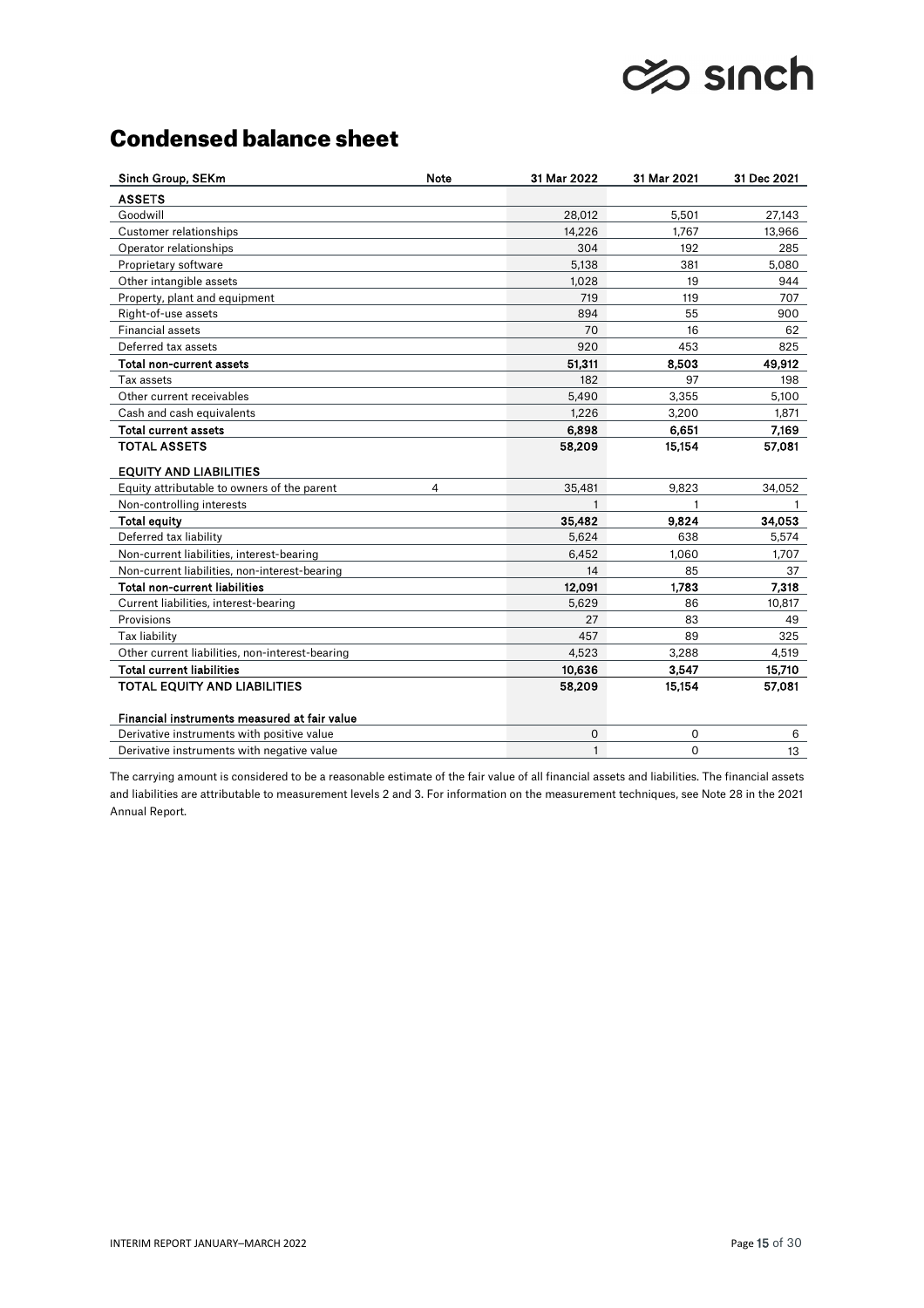# **⊘© sinch**

# Condensed statement of changes in equity

|                                   |         |               |                 |          |        | Non-        |              |
|-----------------------------------|---------|---------------|-----------------|----------|--------|-------------|--------------|
|                                   | Share   | Other capital |                 | Retained |        | controlling |              |
| Sinch Group, SEKm                 | capital | contributions | <b>Reserves</b> | earnings | Total  | interests   | Total equity |
| Opening balance 1 January<br>2021 | 6       | 6,934         | -400            | 972      | 7.512  | 1           | 7,513        |
|                                   |         |               |                 |          |        |             |              |
| Profit for the period             |         |               |                 | 141      | 141    | $\Omega$    | 141          |
| Other comprehensive income or     |         |               |                 |          |        |             |              |
| loss                              |         |               | 174             |          | 174    | 0           | 173          |
| Share-based payments              |         | 45            |                 |          | 45     |             | 45           |
| Shares issued for warrants        | 0       | 40            |                 |          | 42     |             | 42           |
| Rights issue                      | 0       | 1,911         |                 |          | 1,911  |             | 1,911        |
| Issue expenses, net of tax        |         | 1             |                 |          | 1      |             | 1            |
| Closing balance 31 March          |         |               |                 |          |        |             |              |
| 2021                              | 7       | 8,931         | $-227$          | 1,113    | 9,824  | 1           | 9,825        |
|                                   |         |               |                 |          |        |             |              |
| Opening balance 1 January         | 8       |               | 178             | 1.879    |        |             |              |
| 2022                              |         | 31,988        |                 |          | 34,053 |             | 34,053       |
| Profit for the period             |         |               |                 | 88       | 88     | $\Omega$    | 88           |
| Other comprehensive income        |         |               |                 |          |        |             |              |
| or loss                           |         |               | 1,276           |          | 1,276  | $\mathbf 0$ | 1,276        |
| Share-based payments              |         | 37            |                 |          | 37     |             | 37           |
| Shares issued for warrants        | 0       | 34            |                 |          | 34     |             | 34           |
| <b>Rights issue</b>               | 0       | $-1$          |                 |          | $-1$   |             | $-1$         |
| Issue expenses, net of tax        |         | $-5$          |                 |          | $-5$   |             | $-5$         |
| Closing balance 31 March          |         |               |                 |          |        |             |              |
| 2022                              | 8       | 32,052        | 1.454           | 1,968    | 35,481 | 1           | 35.482       |

Attributable to owners of the parent

# Condensed statement of cash flows

| Sinch Group, SEKm                                                         | <b>Note</b> | Q1 2022  | Q1 2021  | 2021      | <b>R12M</b> |
|---------------------------------------------------------------------------|-------------|----------|----------|-----------|-------------|
| Cash flow before changes in working capital                               |             | 566      | 226      | 1,188     | 1,528       |
| Change in working capital                                                 |             | $-426$   | 361      | $-859$    | $-1,646$    |
| Cash flow from (-used in) operating activities                            |             | 140      | 587      | 329       | $-118$      |
| Net investments in property, plant and<br>equipment and intangible assets |             | $-129$   | $-39$    | $-178$    | $-268$      |
| Change in financial receivables                                           |             | $-6$     | 6        | $-4$      | $-16$       |
| Acquisition of Group companies                                            | 6           | $-38$    | $-505$   | $-28,877$ | $-28,409$   |
| Cash flow from (-used in) investing activities                            |             | $-173$   | $-538$   | $-29,058$ | -28,693     |
| Borrowings, bank and bond loans                                           |             | 8,476    | $\Omega$ | 10,846    | 19,321      |
| Amortization of bank loans                                                |             | $-8,939$ | $-21$    | $-313$    | $-9,230$    |
| Amortization lease liability                                              |             | $-26$    | $-10$    | -55       | -70         |
| New issue/warrants                                                        | 4           | 29       | 37       | 15,976    | 15,967      |
| Cash flow from (-used in) financing activities                            |             | -460     | 6        | 26,454    | 25,988      |
| Cash flow for (-used in) the period                                       |             | -493     | 55       | $-2,276$  | $-2,823$    |
| Opening balance cash and cash equivalents for<br>the period               |             | 1,871    | 3,213    | 3,123     | 3,200       |
| Exchange rate differences in cash and cash<br>equivalents                 |             | $-153$   | 22       | 1.024     | 849         |
| Closing balance cash and cash equivalents<br>for the period               |             | 1,226    | 3,200    | 1,871     | 1,226       |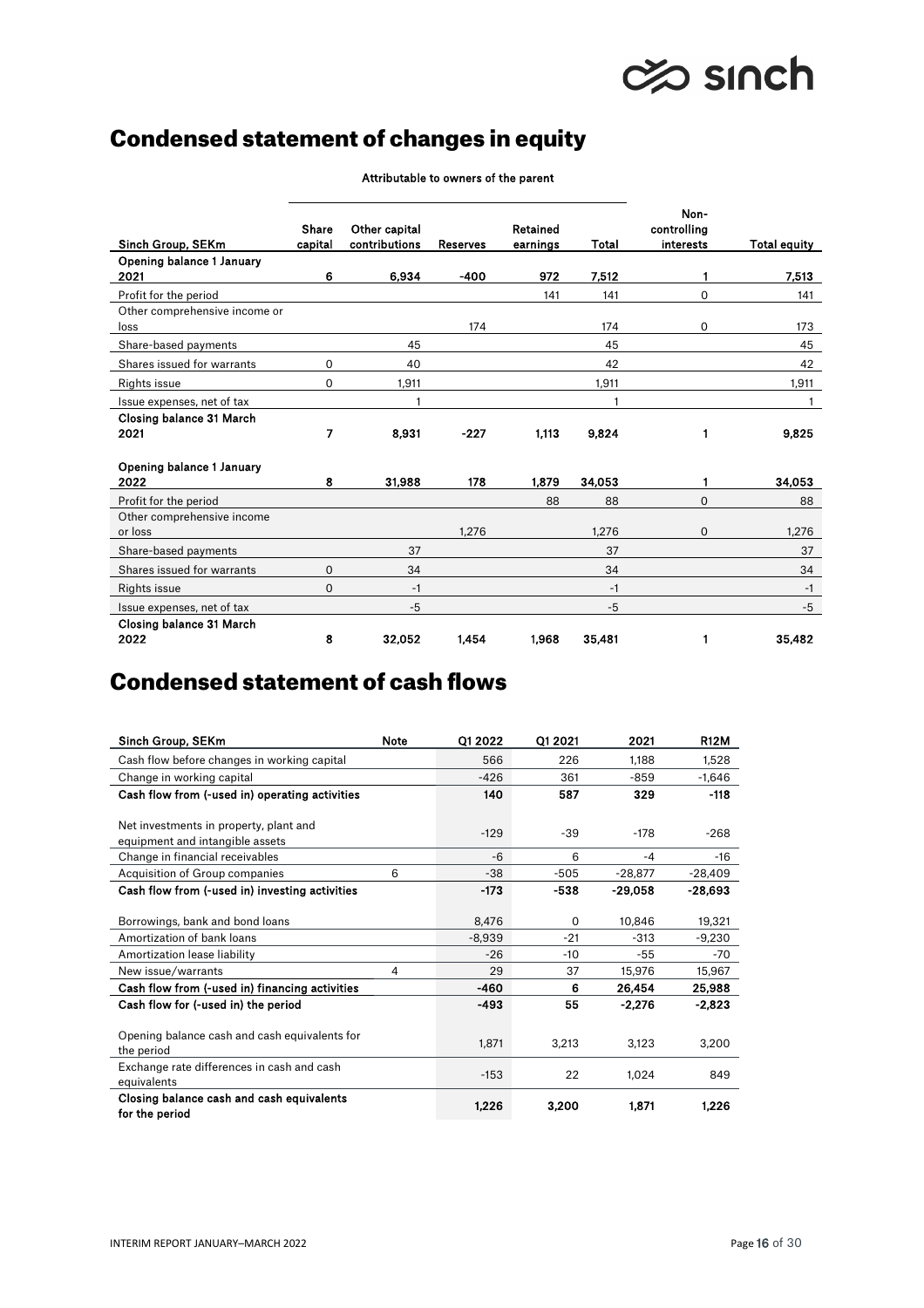# ches sinch

# Other disclosures

|                                                                           | Q1          | Q1          |             |             |
|---------------------------------------------------------------------------|-------------|-------------|-------------|-------------|
| Sinch Group, SEKm                                                         | 2022        | 2021        | 2021        | <b>R12M</b> |
| <b>Share information</b>                                                  |             |             |             |             |
| Basic earnings per share, SEK                                             | 0.11        | 0.22        | 1.29        | 1.16        |
| Diluted earnings per share, SEK                                           | 0.11        | 0.21        | 1.27        | 1.14        |
| Basic weighted average number of shares                                   | 783,378 348 | 643,171 657 | 700,923 800 | 735,495 313 |
| Diluted weighted average number of shares                                 | 793,128 128 | 663,348 984 | 716,527 452 | 747,198 940 |
| Total number of shares at the end of the period                           | 796,725 358 | 650,235 020 | 768,568,748 | 796,725 358 |
|                                                                           |             |             |             |             |
| <b>Financial position</b>                                                 |             |             |             |             |
| Equity attributable to owners of the parent                               | 35.481      | 9.824       | 34.053      | 35,481      |
| Equity ratio                                                              | 61%         | 65%         | 60%         | 61%         |
| Net investments in property, plant and equipment and<br>intangible assets | 129         | 39          | 178         | 268         |
| Cash and cash equivalents                                                 | 1,226       | 3,200       | 1.871       | 1.226       |
| Net debt                                                                  | 10,856      | $-2,053$    | 10,655      | 10,856      |
| Net debt/pro forma Adjusted EBITDA R12M, multiple <sup>1</sup>            | 3.1         | $-1.8$      | 2.9         | 3.1         |
|                                                                           |             |             |             |             |
| <b>Employee information</b>                                               |             |             |             |             |
| Average FTEs                                                              | 3,437       | 1,610       | 1,937       | 2,394       |
| Average FTEs, women                                                       | 1.037       | 419         | 551         | 644         |
| Percentage female                                                         | 30%         | 26%         | 28%         | 27%         |
|                                                                           |             |             |             |             |
| Key data                                                                  |             |             |             |             |
| <b>EBIT</b> margin                                                        | 1%          | 3%          | 1%          | 1%          |
| <b>EBITDA</b> margin                                                      | 10%         | 6%          | 5%          | 7%          |

1) Adjusted EBITDA R12M is measured on a pro forma basis and includes contributions from acquired entities in the past 12 months. Net debt is measured excluding IFRS 16-related lease liabilities. See page 7 for comments.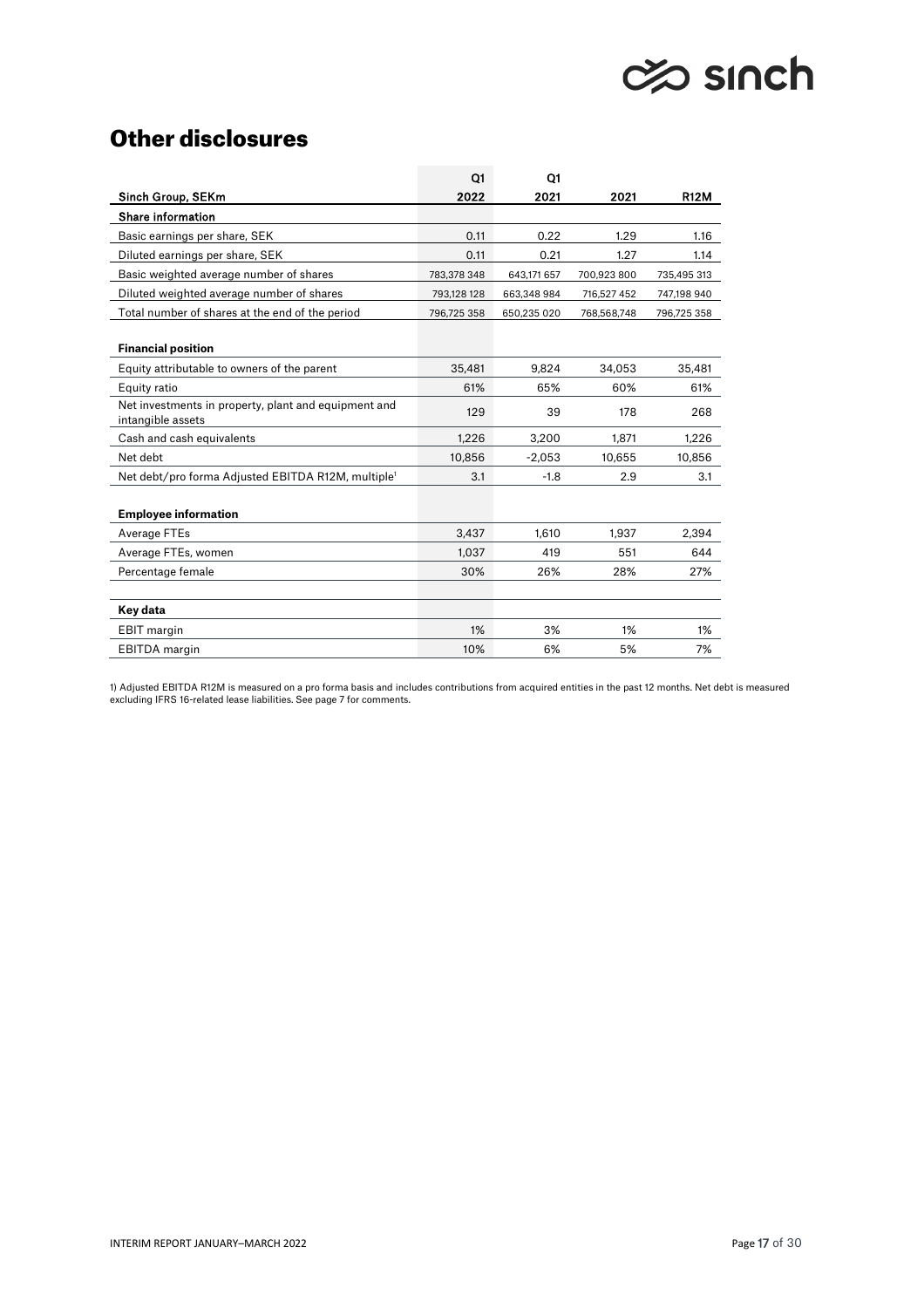

# Segment reporting

An operating segment is defined as a business activity that is able to generate revenues and incur costs, whose operating results are regularly reviewed by the entity's chief executive officer and for which separate financial information is available. The Sinch Group's operating segments are Messaging, Voice and Video, Email, Operators, and Other and eliminations. Items under EBITDA are not allocated to the segments.

|                               |           | Voice |       |                  |              |        |
|-------------------------------|-----------|-------|-------|------------------|--------------|--------|
|                               |           | and   |       |                  | Other and    |        |
| Q1 2022, SEKm                 | Messaging | Video | Email | <b>Operators</b> | eliminations | Group  |
| External revenue              | 4,527     | 1,412 | 330   | 252              | 29           | 6,550  |
| Internal revenue              | 38        | 20    | 0     | 24               | $-82$        | 0      |
| Net sales                     | 4,566     | 1,432 | 330   | 276              | $-54$        | 6,550  |
| Gross profit                  | 1.037     | 681   | 245   | 104              | 29           | 2,096  |
| <b>EBITDA</b>                 | 249       | 339   | 119   | 26               | $-85$        | 648    |
| <b>EBITDA</b> adjustments     | $-45$     | $-2$  | $-5$  | 0                | $-60$        | $-112$ |
| <b>Adjusted EBITDA</b>        | 294       | 342   | 124   | 26               | $-25$        | 760    |
| Depreciation and amortization |           |       |       |                  |              | $-554$ |
| <b>EBIT</b>                   |           |       |       |                  |              | 95     |
| Net finance income            |           |       |       |                  |              | 16     |
| Profit before tax             |           |       |       |                  |              | 111    |

|                               |           | Voice        |                |                  | Other and    |       |
|-------------------------------|-----------|--------------|----------------|------------------|--------------|-------|
| Q1 2021, SEKm                 | Messaging | and<br>Video | Email          | <b>Operators</b> | eliminations | Group |
| External revenue              | 3,054     | 53           |                | 214              | 29           | 3,350 |
| Internal revenue              | 29        | 44           |                | 11               | -83          | 0     |
| Net sales                     | 3.083     | 97           | $\blacksquare$ | 224              | $-54$        | 3,350 |
| <b>Gross profit</b>           | 691       | 14           |                | 87               | 28           | 820   |
| <b>EBITDA</b>                 | 259       | -9           |                | 18               | $-76$        | 192   |
| <b>EBITDA</b> adjustments     | $-26$     |              | ۰              | -1               | -50          | -76   |
| <b>Adjusted EBITDA</b>        | 285       | -9           |                | 18               | -26          | 269   |
| Depreciation and amortization |           |              |                |                  |              | -95   |
| <b>EBIT</b>                   |           |              |                |                  |              | 97    |
| Net finance income            |           |              |                |                  |              | -89   |
| Profit before tax             |           |              |                |                  |              | 186   |

|                               |           | Voice |       |                  |              |        |
|-------------------------------|-----------|-------|-------|------------------|--------------|--------|
|                               |           | and   |       |                  | Other and    |        |
| 2021, SEKm                    | Messaging | Video | Email | <b>Operators</b> | eliminations | Group  |
| External revenue              | 14,335    | 512   | 81    | 1,124            | 125          | 16,177 |
| Internal revenue              | 132       | 135   | 0     | 59               | $-325$       | 0      |
| Net sales                     | 14,467    | 647   | 81    | 1,182            | -200         | 16,177 |
| Gross profit                  | 3,076     | 217   | 64    | 453              | 123          | 3,933  |
| <b>EBITDA</b>                 | 1,063     | 13    | 36    | 164              | $-445$       | 831    |
| <b>EBITDA</b> adjustments     | $-183$    | 2     | -1    | -3               | $-308$       | $-491$ |
| <b>Adjusted EBITDA</b>        | 1,249     | 10    | 36    | 167              | $-141$       | 1,322  |
| Depreciation and amortization |           |       |       |                  |              | $-673$ |
| <b>EBIT</b>                   |           |       |       |                  |              | 158    |
| Net finance income            |           |       |       |                  |              | 1.039  |
| Profit before tax             |           |       |       |                  |              | 1.197  |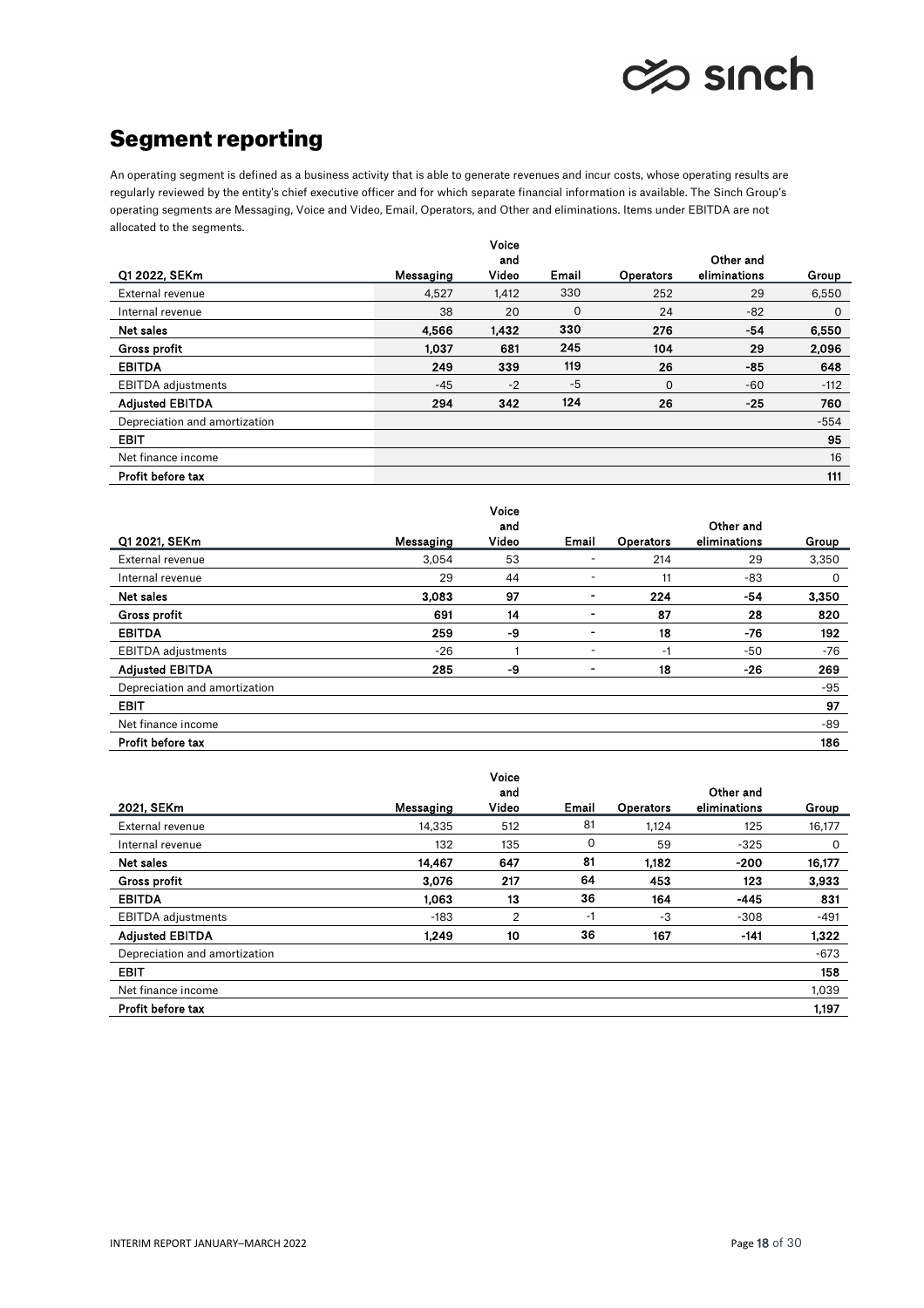# **⊘© sinch**

|                               |           | Voice |       |                  |              |          |
|-------------------------------|-----------|-------|-------|------------------|--------------|----------|
|                               |           | and   |       |                  | Other and    |          |
| RTM, SEKm                     | Messaging | Video | Email | <b>Operators</b> | eliminations | Group    |
| External revenue              | 15,808    | 1,871 | 411   | 1,162            | 125          | 19,377   |
| Internal revenue              | 141       | 111   | 0     | 72               | $-325$       | 0        |
| Net sales                     | 15,949    | 1,982 | 411   | 1,234            | $-200$       | 19,377   |
| <b>Gross profit</b>           | 3.422     | 884   | 309   | 469              | 124          | 5,209    |
| <b>EBITDA</b>                 | 1.053     | 361   | 155   | 172              | $-454$       | 1,286    |
| <b>EBITDA</b> adjustments     | $-209$    | 0     | -5    | $-2$             | $-314$       | $-528$   |
| <b>Adjusted EBITDA</b>        | 1.257     | 361   | 160   | 174              | -138         | 1,814    |
| Depreciation and amortization |           |       |       |                  |              | $-1,131$ |
| <b>EBIT</b>                   |           |       |       |                  |              | 156      |
| Net finance income            |           |       |       |                  |              | 967      |
| Profit before tax             |           |       |       |                  |              | 1,122    |

# Distribution of external net sales

|                                                   |                | Voice        |                          |                          |                           |       |
|---------------------------------------------------|----------------|--------------|--------------------------|--------------------------|---------------------------|-------|
| Q1 2022, SEKm                                     | Messaging      | and<br>Video | Email                    | Operators                | Other and<br>eliminations | Group |
| Net sales by customer country/region <sup>1</sup> |                |              |                          |                          |                           |       |
| France                                            | 190            | 0            | 35                       | $\overline{7}$           | 0                         | 233   |
| Sweden                                            | 118            | 3            | $\overline{2}$           | 9                        | 1                         | 133   |
| Germany                                           | 96             | $\mathbf 0$  | 14                       | $\overline{2}$           | 13                        | 124   |
| Other EU countries                                | 370            | 18           | 38                       | 59                       | 13                        | 498   |
| <b>Brazil</b>                                     | 223            | 0            | 5                        | 0                        | ٠                         | 228   |
| India                                             | 280            | $\mathbf{1}$ | $\overline{4}$           | 6                        | $\overline{\phantom{a}}$  | 291   |
| Singapore                                         | 109            | 8            | 6                        | $\mathbf{1}$             | ۰                         | 123   |
| United Kingdom                                    | 520            | 5            | 25                       | 24                       | $-1$                      | 574   |
| <b>USA</b>                                        | 1,915          | 1,325        | 149                      | 23                       | $\mathbf{1}$              | 3,413 |
| Australia                                         | 272            | 0            | 7                        | 12                       | $\overline{a}$            | 291   |
| Rest of the world                                 | 435            | 51           | 45                       | 109                      | 3                         | 641   |
| <b>Total</b>                                      | 4,527          | 1,412        | 330                      | 252                      | 29                        | 6,550 |
| Net sales by product/service                      |                |              |                          |                          |                           |       |
| Communication services                            | 4,464          | 1,412        | 330                      | 223                      | 13                        | 6,441 |
| Initial software licenses and upgrades            | 6              | ٠            | $\overline{\phantom{a}}$ | 9                        | 13                        | 29    |
| Support                                           | $\overline{2}$ | ٠            | $\overline{a}$           | 20                       |                           | 22    |
| Other                                             | 56             | ٠            |                          | $\overline{\phantom{a}}$ | $\overline{2}$            | 58    |
| <b>Total</b>                                      | 4,527          | 1,412        | 330                      | 252                      | 29                        | 6,550 |
| Net sales allocation per point in time            |                |              |                          |                          |                           |       |
| Over time                                         | 395            | 1,355        | 269                      | 31                       | 11                        | 2.060 |
| At one point in time                              | 4,132          | 57           | 62                       | 221                      | 18                        | 4,489 |
| <b>Total</b>                                      | 4,527          | 1,412        | 330                      | 252                      | 29                        | 6,550 |

1) The customer country/region is based on the customer's geographical domicile.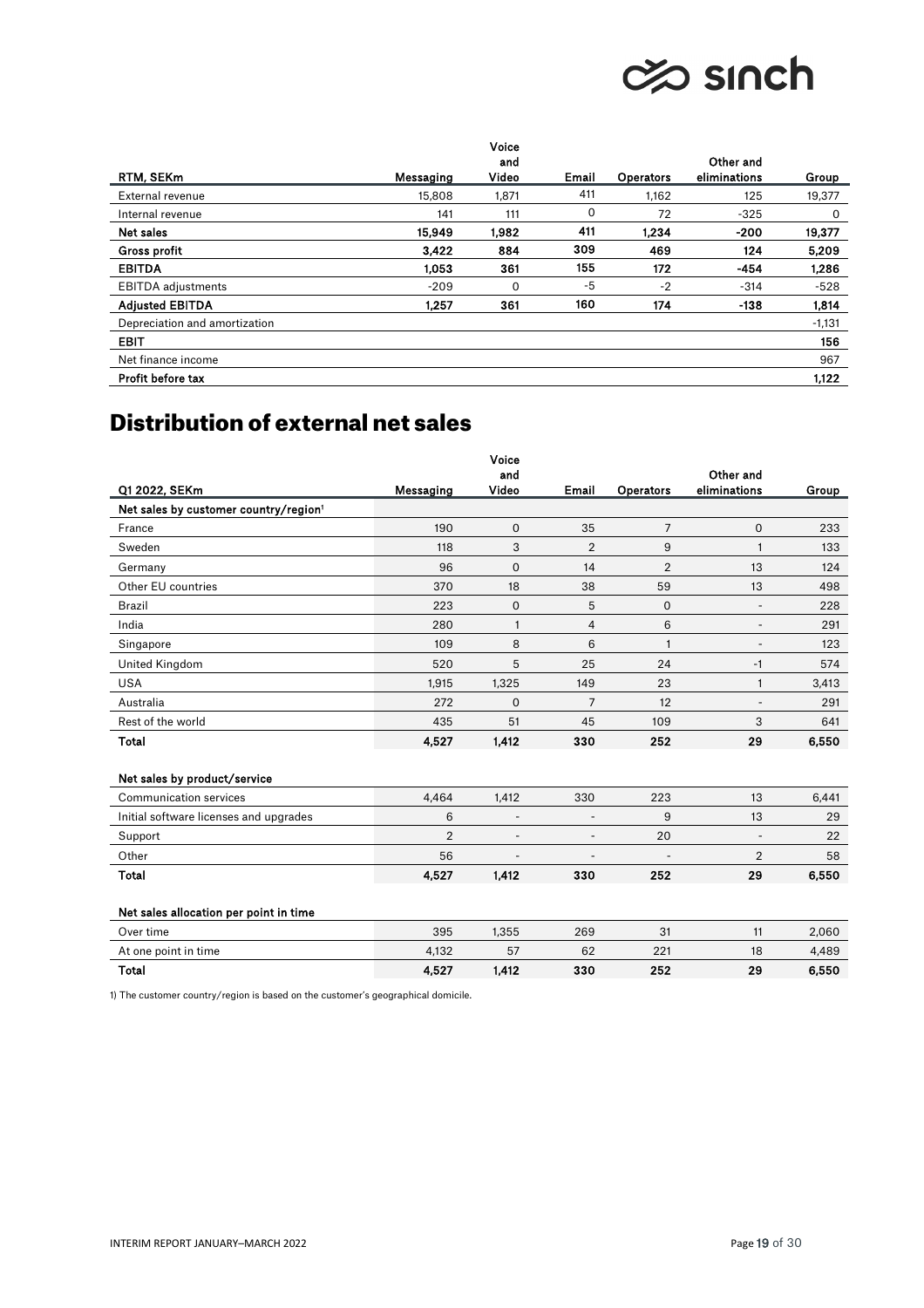

|                                                   |              | Voice                    |                          |                |                           |       |
|---------------------------------------------------|--------------|--------------------------|--------------------------|----------------|---------------------------|-------|
| Q1 2021, SEKm                                     | Messaging    | and<br>Video             | Email                    | Operators      | Other and<br>eliminations | Group |
| Net sales by customer country/region <sup>1</sup> |              |                          |                          |                |                           |       |
| France                                            | 143          | 0                        | $\overline{\phantom{a}}$ | 5              | $\Omega$                  | 149   |
| Sweden                                            | 83           | 1                        | ÷,                       | 8              | 13                        | 105   |
| Germany                                           | 96           | $\Omega$                 | $\blacksquare$           | $\overline{2}$ | $\Omega$                  | 98    |
| Other EU countries                                | 250          | 14                       | $\overline{\phantom{a}}$ | 47             | 15                        | 327   |
| <b>Brazil</b>                                     | 150          | ÷                        | ä,                       | $\mathbf 0$    | $\overline{a}$            | 150   |
| India                                             | 199          | 0                        | $\overline{\phantom{a}}$ | $\overline{2}$ | $\blacksquare$            | 201   |
| Singapore                                         | 76           | 5                        | $\overline{\phantom{a}}$ | $\mathbf{1}$   | $\overline{\phantom{a}}$  | 83    |
| United Kingdom                                    | 284          | 0                        | ÷,                       | 24             | 0                         | 309   |
| <b>USA</b>                                        | 1,419        | 17                       | ÷,                       | 37             | $\overline{\phantom{a}}$  | 1,545 |
| Australia                                         | 49           | 1                        | $\overline{\phantom{a}}$ | 11             | $\overline{\phantom{a}}$  | 61    |
| Rest of the world                                 | 231          | 13                       | ÷,                       | 77             | 1                         | 322   |
| <b>Total</b>                                      | 3,054        | 53                       | ۰                        | 214            | 29                        | 3,350 |
| Net sales by product/service                      |              |                          |                          |                |                           |       |
| Communication services                            | 3,034        | 53                       | ÷,                       | 179            | $\blacksquare$            | 3,266 |
| Initial software licenses and upgrades            | $\mathbf{1}$ | $\overline{\phantom{a}}$ | ۰                        | 11             | 17                        | 28    |
| Support                                           | $\mathbf{1}$ | $\overline{\phantom{a}}$ | ÷,                       | 24             |                           | 24    |
| Other                                             | 19           | $\overline{\phantom{a}}$ | ÷,                       | $\blacksquare$ | 12.4                      | 31    |
| <b>Total</b>                                      | 3,054        | 53                       | -                        | 214            | 29                        | 3,350 |
| Net sales allocation per point in time            |              |                          |                          |                |                           |       |
| Over time                                         | 204          | ÷,                       | ÷,                       | 34             | 12.4                      | 251   |
| At one point in time                              | 2,850        | 53                       | $\overline{a}$           | 179            | 17                        | 3,099 |
| <b>Total</b>                                      | 3,054        | 53                       |                          | 214            | 29                        | 3.350 |

1) The customer country/region is based on the customer's geographical domicile.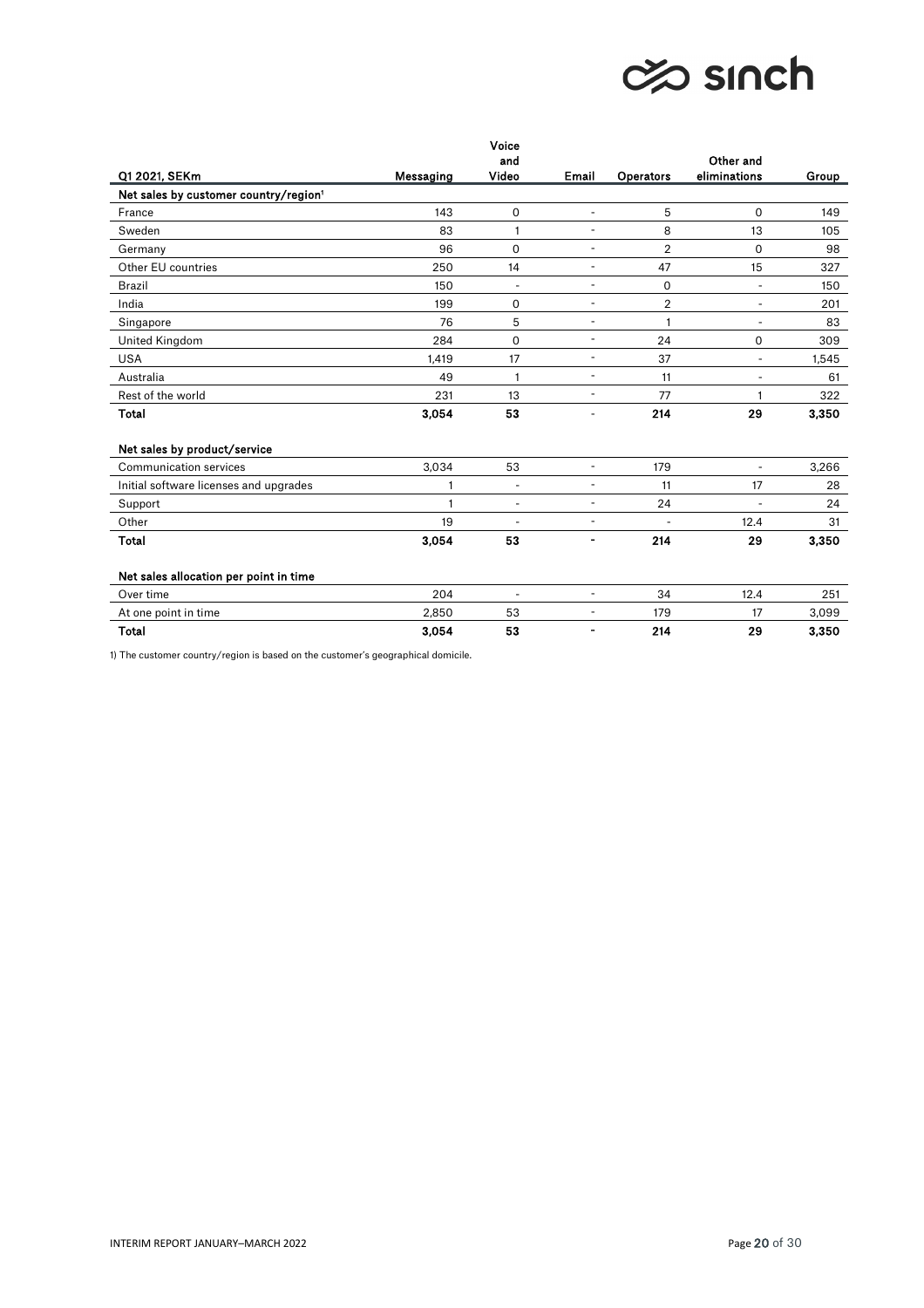

# Parent company

Sinch AB (publ) owns and manages the shares attributable to the Sinch Group. The group's operational and strategic management functions are centralized to the parent company. At the end of the period, the parent company had 19 (13) employees. The parent company has no external business activities and the risks are mainly related to the operations of the subsidiaries.

### Condensed parent company income statement and balance sheet

| <b>SEKm</b>                          | Q1 2022                  | Q1 2021 | 2021   |
|--------------------------------------|--------------------------|---------|--------|
| Operating income                     | 19                       | 22      | 179    |
| Operating costs                      | $-42$                    | -44     | $-243$ |
| <b>EBITDA</b>                        | $-22$                    | $-23$   | $-64$  |
| Other operating expenses             | -1                       | $-2$    | $-17$  |
| Depreciation and amortization        | -1                       | -1      | -5     |
| <b>EBIT</b>                          | $-25$                    | $-25$   | -86    |
| Finance income & expense             | 531                      | 82      | 842    |
| Profit or loss after financial items | 506                      | 57      | 756    |
| Appropriations                       | $\overline{\phantom{a}}$ |         | $-447$ |
| Profit before tax                    | 506                      | 57      | 309    |
| Tax on profit for the period         | $-104$                   | 10      | -65    |
| Profit for the period <sup>1</sup>   | 402                      | 67      | 243    |

1) Profit or loss for the year coincides with comprehensive income for the year.

| <b>SEKm</b>                                     | 31 Mar 2022 | 31 Mar 2021 | 31 Dec 2021 |
|-------------------------------------------------|-------------|-------------|-------------|
| <b>ASSETS</b>                                   |             |             |             |
| Intangible assets                               | 6           | 5           | 7           |
| Property, plant and equipment (tangible assets) | 4           | 16          | 5           |
| <b>Financial assets</b>                         | 6,536       | 3,877       | 9,547       |
| Total non-current assets                        | 6,546       | 3,898       | 9,559       |
| Total current assets                            | 39,790      | 4,875       | 36,887      |
| <b>TOTAL ASSETS</b>                             | 46,337      | 8,773       | 46,446      |
| <b>EQUITY AND LIABILITIES</b>                   |             |             |             |
| Restricted equity                               | 8           | 7           |             |
| Non-restricted equity                           | 34,594      | 7,488       | 34,166      |
| Total equity                                    | 34,602      | 7,494       | 34,172      |
| Untaxed reserves                                | 43          | 31          | 43          |
| Provisions                                      |             |             |             |
| Non-current liabilities                         | 5,686       | 1,025       | 909         |
| <b>Current liabilities</b>                      | 6,006       | 221         | 11,323      |
| <b>TOTAL EQUITY AND LIABILITIES</b>             | 46,337      | 8,773       | 46,446      |

# Note 1 – Accounting policies

The consolidated financial statements have been prepared in accordance with International Financial Reporting Standards (IFRS). The interim report has been prepared in accordance with IAS 34 *Interim Financial Reporting* and the applicable provisions of the Annual Accounts Act. Disclosures in accordance with IAS 34 *Interim Financial Reporting* are provided in notes and elsewhere in the interim report. The interim report for the parent company has been prepared in accordance with the Annual Accounts Act, which is in accordance with RFR 2 *Accounting of Legal Entities*. The accounting policies and estimation methods are unchanged from those applied in the 2021 annual report. There are no amendments to IFRS standards in 2022 having material impact on the Group's results of operations and financial position. Risks and uncertainties relevant to Sinch are described in the 2021 Annual Report and the assessments are unchanged.

# Note 2 – Operating profit

EBITDA and EBIT adjustments are intended to clarify performance in underlying operations. The adjustments include acquisition costs, integration costs, operational foreign exchange gains/losses, costs of share-based incentive programs and non-recurring adjustments.

As of Q2 2021, the costs of incentive programs and operational foreign exchange gains and losses are also included. Operational foreign exchange gains and losses include realized and unrealized currency movements in operational liabilities and receivables, but do not include translation differences, which are recognized in other comprehensive income. Adjusted EBITDA in earlier periods is reported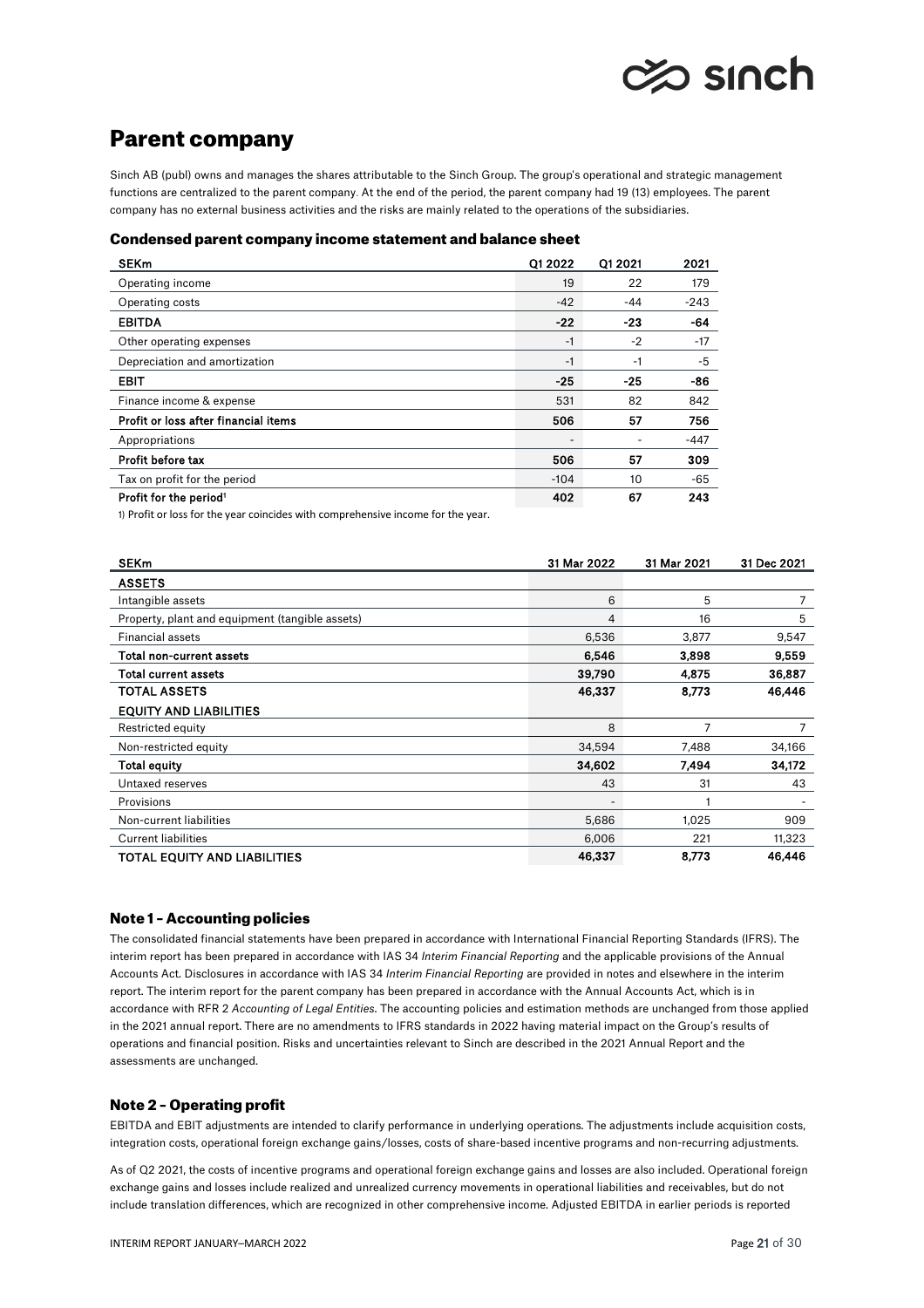

according to the updated definition and has thus been restated retroactively.

Following this change, employee benefits expenses included in Adjusted EBITDA are reduced by the costs for incentive programs in accordance with IFRS 2 Share-based Payment and the provision for social insurance fees based on the fair value of the warrants at the reporting date.

Other operating income and other operating costs are reduced by realized and unrealized foreign exchange gains and losses. These operational foreign exchange gains/losses thus refer to specific items affecting comparability in Sinch's income statement. Adjusted EBITDA excludes these items but is still affected by currency movements because Sinch has revenues and costs denominated in currencies other than SEK.

The foreign exchange gains and losses that arise in operations due to temporary fluctuations in exchange rates can have relatively large effect on individual quarters, although the net cost has been negligible over time. Excluding these profit and loss items from Adjusted EBITDA provides better opportunity to understand Sinch's business and the trend in the underlying cost base.

The costs of incentive programs are clarified and divided into payroll costs and social insurance costs, where payroll costs are, in accordance with IFRS 2, an estimated cost that does not affect cash flow and social insurance costs fluctuate with Sinch's price per share. Excluding these costs from Adjusted EBITDA ensures that short-term changes in the share price do not impede analysis of the underlying business and makes it easier to relate Adjusted EBITDA to Sinch's cash flow.

Sinch has a financial target defined as growth in Adjusted EBITDA per share. The future cost of Sinch's incentive programs to existing shareholders is reflected there as dilution, through an increased number of shares. By applying the new definition of Adjusted EBITDA, we ensure that the cost to shareholders in Sinch is not counted twice. Sinch's definition of Adjusted EBITDA also becomes more directly comparable with other listed competitors.

## Reconciliation items related to operating profit

|                                            | O1     | Q1       |        |             |
|--------------------------------------------|--------|----------|--------|-------------|
| <b>EBITDA adjustments, SEKm</b>            | 2022   | 2021     | 2021   | <b>R12M</b> |
| Acquisition costs                          | $-42$  | $-17$    | $-166$ | $-191$      |
| Integration costs                          | -59    | -31      | $-230$ | $-259$      |
| Costs of share-based incentive programs    | $-17$  | $-29$    | $-106$ | $-95$       |
| Operational foreign exchange gains/losses  | 5      | $\Omega$ | 0      | 6           |
| Other adjustments                          | 0      | -1       | 11     | 12          |
| <b>Total EBITDA adjustments</b>            | $-112$ | $-77$    | -491   | -526        |
|                                            |        |          |        |             |
| Amortization of acquisition-related assets | $-440$ | $-70$    | $-512$ | -881        |
| <b>Total EBIT adjustments</b>              | $-552$ | $-147$   | -1.003 | $-1.408$    |

|                                | Q1                       | Q1                       |        |             |
|--------------------------------|--------------------------|--------------------------|--------|-------------|
| <b>Acquisition costs, SEKm</b> | 2022                     | 2021                     | 2021   | <b>R12M</b> |
| Messaging                      | 0                        | -1                       | $-16$  | -15         |
| Voice and Video                | $\overline{\phantom{a}}$ | $\sim$                   | -      |             |
| Email                          |                          | $\overline{\phantom{a}}$ | -3     | -3          |
| <b>Operators</b>               |                          | $\overline{\phantom{0}}$ |        |             |
| Other and eliminations         | $-41$                    | $-16$                    | $-147$ | $-172$      |
| Acquisition costs <sup>1</sup> | $-42$                    | $-17$                    | $-166$ | $-191$      |

1) Reported as other external costs

|                                            | Q1    | Ο1    |        |             |
|--------------------------------------------|-------|-------|--------|-------------|
| Integration costs per segment, SEKm        | 2022  | 2021  | 2021   | <b>R12M</b> |
| Messaging                                  | $-43$ | $-22$ | $-168$ | $-189$      |
| Voice and Video                            | -3    | ٠     | -3     | $-7$        |
| Email                                      | -5    | ٠     |        | $-5$        |
| Operators                                  | -1    | -1    | -5     | $-4$        |
| Other and eliminations                     | $-7$  | -7    | -54    | -54         |
| Integration costs per segment <sup>3</sup> | -59   | -31   | -230   | $-259$      |

3) Reported as other external costs and employee benefits expenses.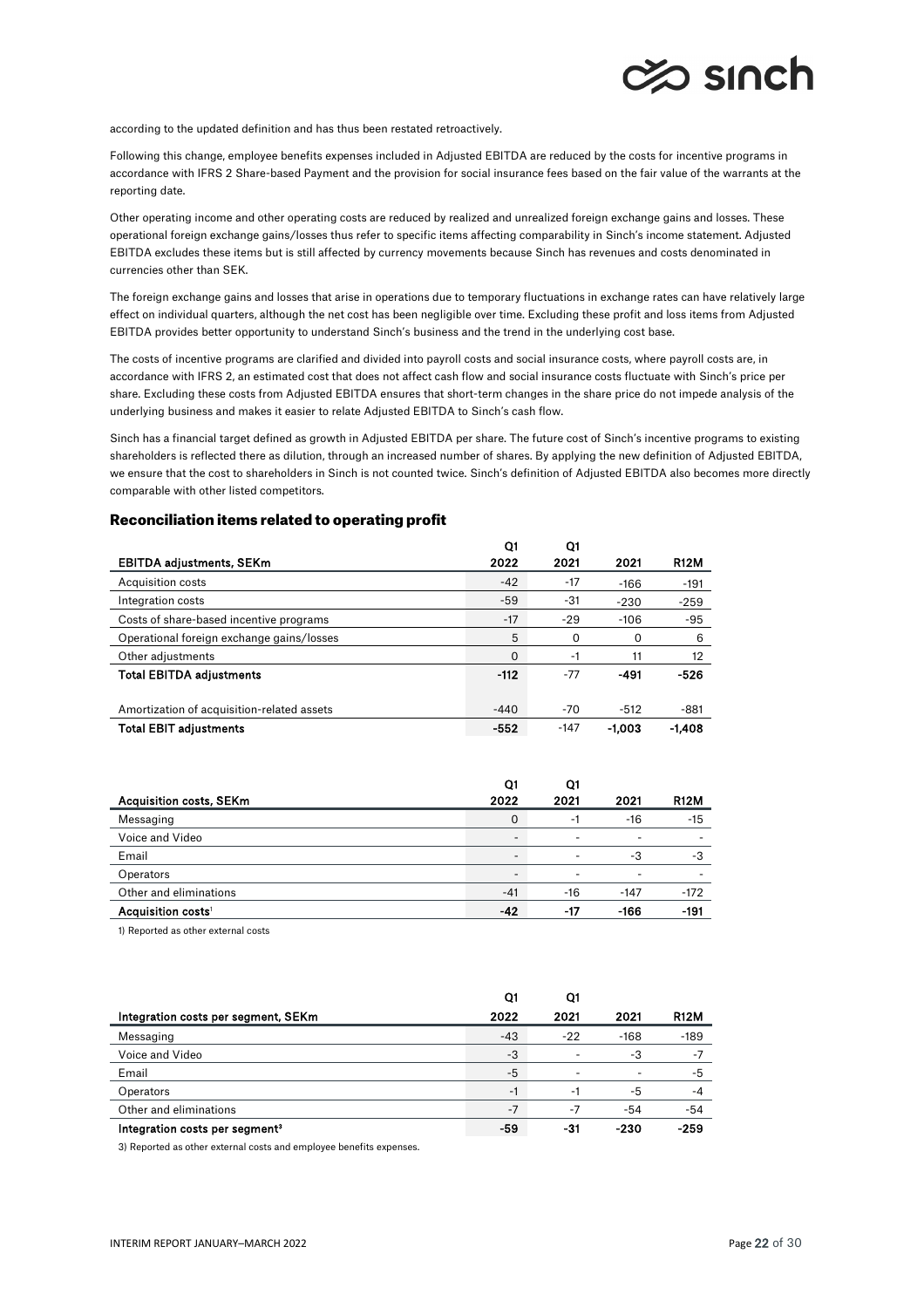# ches sinch

|                                             | Q1    | O1    |        |             |
|---------------------------------------------|-------|-------|--------|-------------|
| Integration costs per category, SEKm        | 2022  | 2021  | 2021   | <b>R12M</b> |
| Employee benefits expenses                  | $-40$ | -16   | $-136$ | $-161$      |
| <b>External consultants</b>                 | $-18$ | $-12$ | -81    | -87         |
| Other                                       | $-1$  | -3    | -14    | -11         |
| Integration costs per category <sup>3</sup> | -59   | -31   | -230   | $-259$      |

3) Reported as other external costs and employee benefits expenses.

| Costs of share-based incentive programs, SEKm                                                | 2022 | 2021 | 2021 | <b>R12M</b> |
|----------------------------------------------------------------------------------------------|------|------|------|-------------|
| Cost of vested warrants per IFRS 2                                                           | -37  | -27  | -116 | -126        |
| Social insurance costs                                                                       | 20   |      | 10   | -31         |
| Costs of share-based incentive programs <sup>4</sup>                                         | -17  | -29  | -106 | -95         |
| A) Denomed as anotherical bonafits according Denominad in the Other and aliminations commons |      |      |      |             |

4) Reported as employee benefits expenses. Recognized in the Other and eliminations segment.

|                                                        | O1   | O.    |       |             |
|--------------------------------------------------------|------|-------|-------|-------------|
| Operational foreign exchange gains/losses, SEKm        | 2022 | 2021  | 2021  | <b>R12M</b> |
| Messaging                                              | $-2$ | 0     | $-17$ | $-19$       |
| Voice and Video                                        |      |       | 8     | 9           |
| Email                                                  | 0    |       | 2     | 2           |
| Operators                                              |      |       | 2     |             |
| Other and eliminations                                 | 6    | -1    | 4     | 12          |
| Operational foreign exchange gains/losses <sup>5</sup> | 5    | 0     | Ω     | 6           |
| Of which:                                              |      |       |       |             |
| Realized foreign exchange gains/losses                 | 15   | $-11$ | -46   | $-19$       |
| Unrealized foreign exchange gains/losses               | -9   | 11    | 46    | 25          |
| Operational foreign exchange gains/losses <sup>5</sup> | 5    | 0     | O     | 6           |

5) Reported as other operating income or other operating costs.

|                                | Q1                       | Q1   |      |             |
|--------------------------------|--------------------------|------|------|-------------|
| Other adjustments              | 2022                     | 2021 | 2021 | <b>R12M</b> |
| Messaging                      | $\overline{\phantom{a}}$ | 0    | 13   | 13          |
| Voice and Video                |                          | ٠    | -3   |             |
| Email                          |                          | ۰    |      |             |
| Operators                      |                          |      |      |             |
| Other and eliminations         |                          | -    |      |             |
| Other adjustments <sup>6</sup> |                          | -1   | 11   | -12         |

6) Reported as other external costs.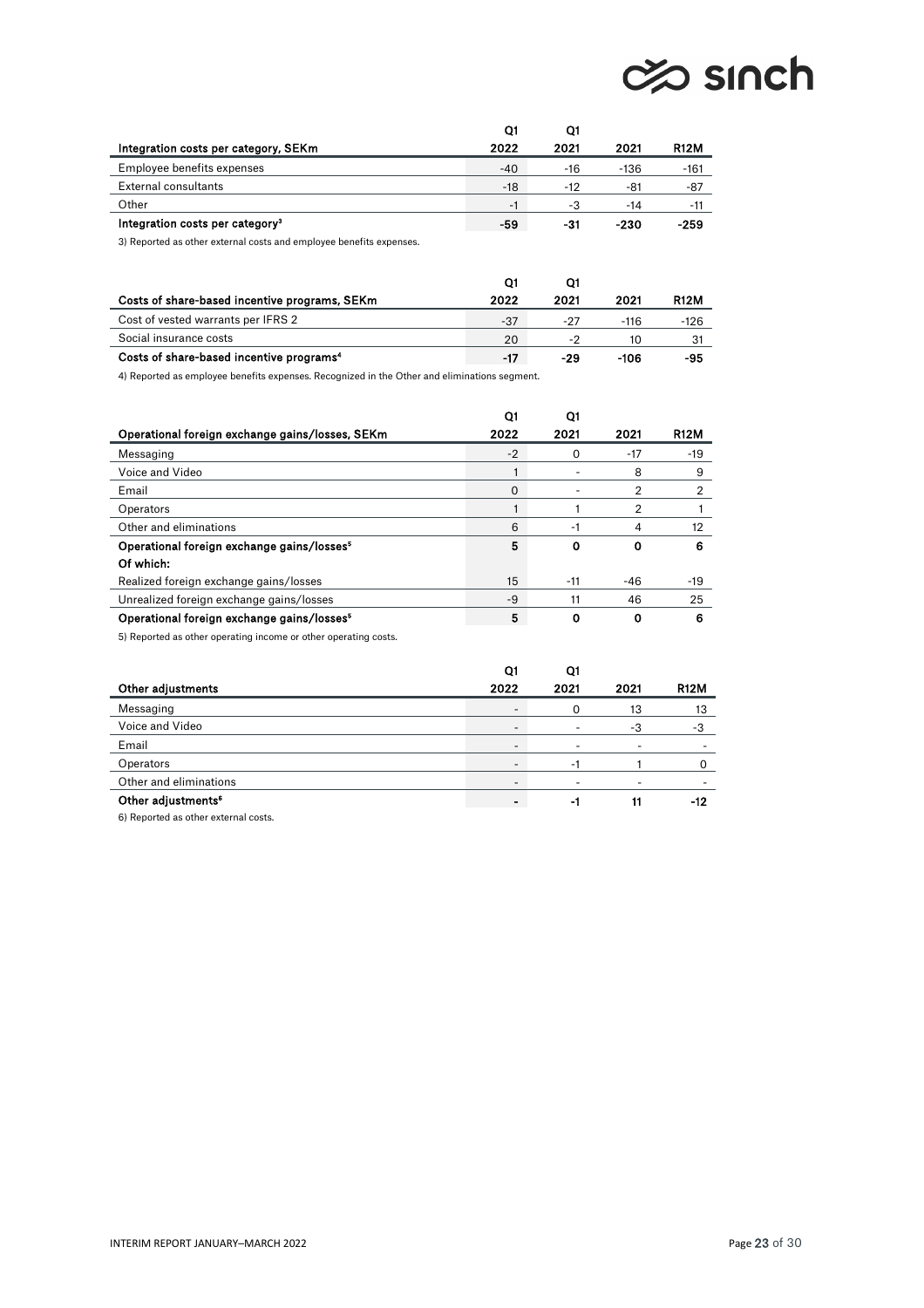

## Note 3 – Pledged assets and contingent liabilities

Issued guarantees amounted to SEK 187m (46). The increase in issued guarantees during the year arises from the acquisitions of ACL, Pathwire and Wavy.

## Note 4 – Incentive programs

In the period of January-March, 265,662 warrants from LTI 2016 were exercised, where each warrant carried 10 shares. The exercise price was SEK 12.77 per share. Equity was increased by SEK 34m through the exercise of warrants.

Total costs for the incentive programs recognized on the income statement amount to SEK 17m (29) for the period of 1 January to 31 March. Payroll costs for vested warrants are included in profit or loss in the amount of SEK 37m (27), with a corresponding increase in equity and social insurance costs improved profit by SEK 20m (-2), with a corresponding reduction of provisions in the balance sheet.

Of all outstanding warrants, 56 percent has been assessed as dilutive during the quarter because the exercise price has been lower than the average share price. The potential dilutive effect, as measured at the inception of the programs, is 1.6 percent (4.2) upon exercise of all warrants in all programs.

Please refer to Note 7 of the 2021 annual report for further disclosures regarding the Group's incentive programs LTI 2016, LTI 2018, LTI 2019, LTI 2020, LTI II 2020, LTI 2021 and LTI II 2021.

### Note 5 – Depreciation, amortization and impairments

|                                                                                        | Q1     | Q1       |        |             |
|----------------------------------------------------------------------------------------|--------|----------|--------|-------------|
| Depreciation, amortization and impairments, SEKm                                       | 2022   | 2021     | 2021   | <b>R12M</b> |
| Amortization acquired customer relationships                                           | $-276$ | -48      | $-316$ | -545        |
| Amortization acquired operator relationships                                           | $-17$  | -6       | $-45$  | -56         |
| Amortization acquired trademarks                                                       | $-14$  | $-3$     | $-14$  | $-25$       |
| Amortization acquired software                                                         | $-133$ | $-14$    | $-136$ | $-255$      |
| Total acquisition-related amortization                                                 | $-440$ | -70      | $-512$ | $-881$      |
| Amortization proprietary software                                                      | $-32$  | $-7$     | $-35$  | -61         |
| <b>Amortization licenses</b>                                                           | -3     | -1       | $-14$  | $-17$       |
| Other intangible assets                                                                | $-1$   | ٠        |        | -1          |
| Total amortization intangible assets                                                   | -475   | -77      | -561   | -959        |
| Property, plant and equipment (tangible assets)                                        | $-45$  | -8       | $-44$  | -80         |
| Right-of-use assets                                                                    | $-33$  | -10      | $-59$  | -83         |
| Impairments                                                                            |        | $\Omega$ | -8     | -8          |
| Total amortization/depreciation intangible assets and<br>property, plant and equipment | -554   | -95      | -673   | 1.131       |

### Note 6 – Acquisition of group companies

#### Acquisitions in 2021

#### Inteliquent

Sinch entered into a binding agreement on 17 February 2021 to acquire Inteliquent, the largest independent provider of voice services in the US. The acquisition closed on 9 December. The total consideration amounted to SEK 10,581m. In conjunction with the acquisition, Sinch repaid an external loan to Inteliquent's lenders in the amount of USD 529.1m. The consideration was adjusted by USD 2.6m (SEK 25m) during the quarter. The increase is attributable to adjustments of working capital and cash reserves and has been recognized in its entirety as goodwill.

Inteliquent was acquired through acquisition of 100 percent of the shares in the legal entity Onvoy Holdings Inc. The acquisition was financed with a combination of cash reserves and debt facilities. The business is headquartered in Chicago, Illinois and has more than 500 employees. Inteliquent comprises two business units that leverage the same underlying network. The CPaaS (Communications-Platform-as-a-Service) business comprises Inteliquent's enterprise-targeted API offering that lets businesses acquire phone numbers and embed voice calling in their own products or business processes. The IaaS (Infrastructure-as-a-Service) business includes a range of business-critical services to fixed and mobile telecom carriers, including services for off-net call termination and handling of calls to toll-free 1-800 numbers. Execution of the transaction was subject to customary terms and conditions and approvals from CFIUS, FCC and US competition authorities. The remaining administrative approval is expected to be finalized within the near future.

The acquisition was included in the consolidated accounts from 9 December 2021. The fair value of acquired accounts receivable amounted to SEK 534m. The contractual gross amount of accounts receivable is SEK 658m. Goodwill of SEK 5,569m is attributable mainly to complementary product offerings and growth in the customer base. The acquisition analysis may need to be revised because acquisition occurred at the end of the period, the acquisition balance sheet and consideration are preliminary and the value of intangible assets and deferred tax may change upon in-depth analysis.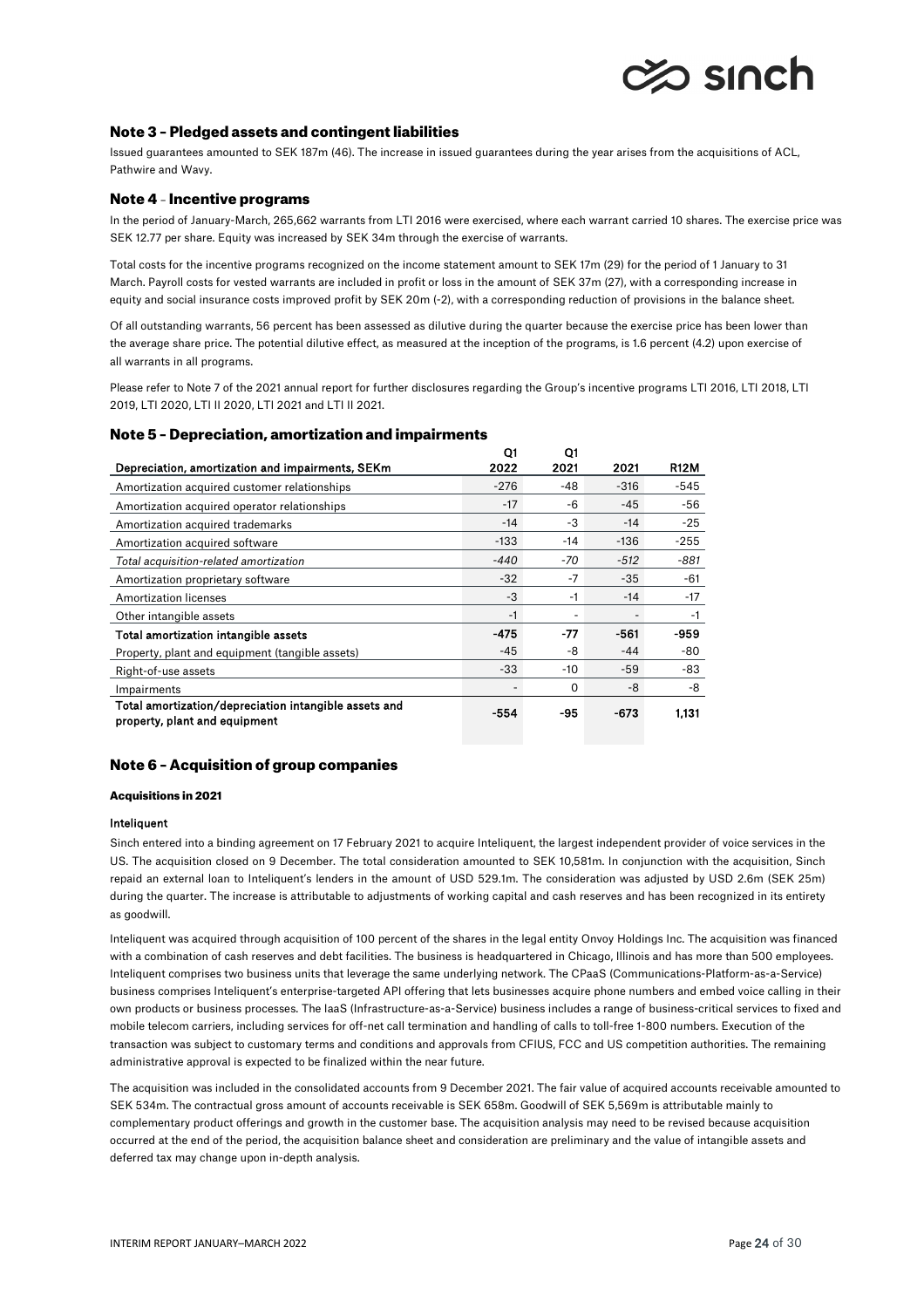

#### MessageMedia

Sinch entered into a binding agreement on 9 June 2021 to acquire MessageMedia, a leading provider of mobile messaging services to small and medium-sized businesses in the US, Australia, New Zealand and Europe. Headquartered in Melbourne, Australia, the business has a workforce of more than 350 people. MessageMedia was acquired through acquisition of 100 percent of the shares in the legal entity Message 4U Pty Ltd. The acquisition closed on 5 November. The total consideration amounted to SEK 10,657m. Sinch paid cash consideration in AUD equivalent to SEK 9,245m plus 11,284,870 new shares in Sinch. The sellers have received 481,860 new shares in Sinch worth SEK 60m (at SEK 125.10 per share). The remaining 10,803,010 shares, worth SEK 1,351m, will be issued in 2022. The consideration was adjusted during the quarter by USD 2.6m (SEK 25m). The increase is attributable to adjustments of working capital and cash reserves and has been recognized in its entirety as goodwill.

The acquisition was included in the consolidated accounts from 5 November 2021. The fair value of acquired accounts receivable amounted to SEK 218m. The contractual gross amount of trade receivables was SEK 222m. Goodwill of SEK 6,931m is attributable mainly to complementary product offerings and anticipated growth in new customer groups. The acquisition analysis may need to be revised because acquisition occurred at the end of the period, the acquisition balance sheet and consideration are preliminary and the value of intangible assets and deferred tax may change upon in-depth analysis.

#### MessengerPeople

Sinch entered into a binding agreement on 22 September 2021 to acquire MessengerPeople, a leading software-as-a-service platform for conversational messaging. The acquisition closed on 1 November. Total consideration amounted to SEK 508m, of which Sinch paid SEK 371m in cash and SEK 136m in the form of 835,677 new shares in Sinch (at SEK 162.85 per share). The consideration was adjusted by USD 2.6m (SEK 25m) during the quarter. The decrease is attributable to adjustments of working capital and cash reserves and has been recognized in its entirety as goodwill.

MessengerPeople offers a cloud-based software solution that makes it easy for businesses to interact with their customers via interactive messaging services like WhatsApp, Telegram and Apple Messages for Business (iMessage). More than 700 companies currently use apps from MessengerPeople to interact with their customers. About 80 percent of these companies are based in the DACH region. The company has about 40 employees and is based in Munich, Germany.

The acquisition was included in the consolidated accounts from 1 November 2021. The fair value of acquired accounts receivable amounts to SEK 4m. The contractual gross amount of accounts receivable is SEK 4m. The consideration was adjusted during the quarter by USD - 0.4m (SEK -3m). The decrease is attributable to adjustments of working capital and cash reserves and has been recognized in its entirety as goodwill. Goodwill of SEK 384m arises mainly from the expertise provided by MessengerPeople. The acquisition analysis may need to be revised because acquisition occurred at the end of the period, the acquisition balance sheet and consideration are preliminary and the value of intangible assets and deferred tax may change upon in-depth analysis.

#### Pathwire

Sinch entered into a binding agreement on 30 September 2021 to acquire Pathwire, a leading cloud-based email delivery platform, including its Mailgun, Mailjet and Email on Acid products for developers and marketers. More than 100,000 companies use Pathwire's products to interact with their customers, including major brands such as Lyft, Microsoft, Iterable, DHL and Etsy. Pathwire is headquartered in San Antonio, Texas and has about 290 employees.

The acquisition closed on 7 December 2021. The total consideration amounted to SEK 14,205m. Pathwire was acquired through a merger with a subsidiary of Sinch, Pegasus Corp One, incorporated in Delaware. Cash settlement of SEK 8,776m was paid in the transaction. The sellers received 25,5 million new shares in February worth SEK 2,714m (at SEK 106.5 per share). The sellers will also receive 25.5 million new shares in Sinch, which will be delivered to the sellers in May 2022 and are worth SEK 2,715m (at SEK 106.5 per share).

The acquisition was included in the consolidated accounts from 7 December 2021. The fair value of acquired accounts receivable amounts to SEK 68m. The contractual gross amount of accounts receivable is SEK 83m. Goodwill of SEK 8,529m is attributable mainly to complementary product offerings and anticipated growth in the customer base. The acquisition analysis may need to be revised because acquisition occurred at the end of the period, the acquisition balance sheet and consideration are preliminary and the value of intangible assets and deferred tax may change upon in-depth analysis.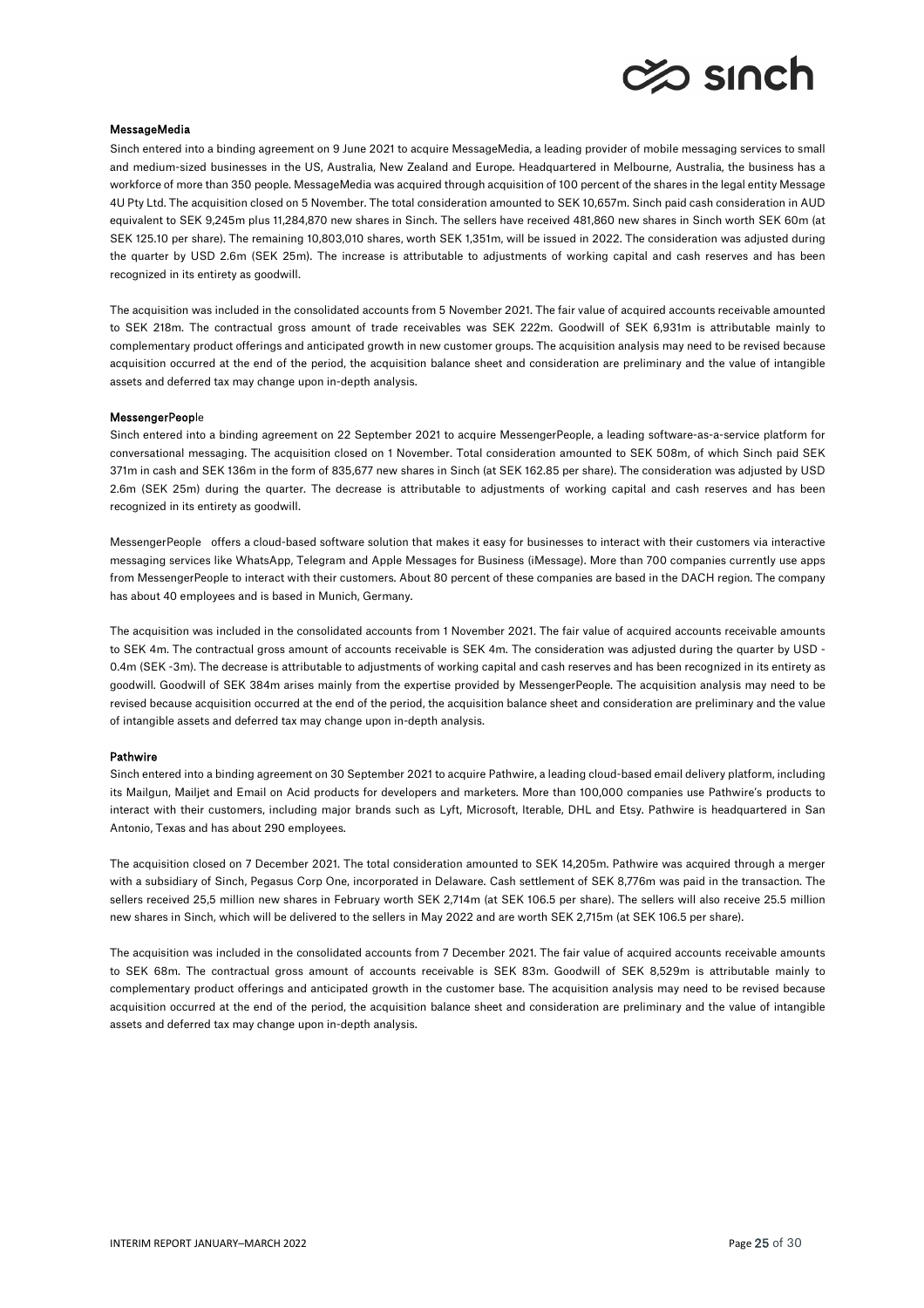# ches sinch

| Fair value of acquired net assets, SEKm  | MessageMedia <sup>1</sup> | MessengerPeople <sup>1</sup> | Inteliquent <sup>1</sup> | Pathwire <sup>1</sup> |
|------------------------------------------|---------------------------|------------------------------|--------------------------|-----------------------|
| Customer relationships                   | 4.229                     | 115                          | 3,794                    | 4,094                 |
| Operator relationships                   | 17                        |                              |                          |                       |
| Trademarks                               | 58                        | $\overline{2}$               | 118                      | 751                   |
| Proprietary software                     | 990                       | 5                            | 1,289                    | 2,083                 |
| Other intangible assets                  | 5                         | 0                            | 293                      | 30                    |
| Right-of-use assets                      | 13                        | 3                            | 697                      | 77                    |
| Other property, plant and equipment      | 7                         | 0                            | 568                      | 5                     |
| <b>Financial assets</b>                  | 12                        | $\Omega$                     | 31                       | 19                    |
| Deferred tax assets                      |                           | 5                            | 366                      | 54                    |
| Trade receivables                        | 222                       | 4                            | 658                      | 83                    |
| Credit loss allowance                    | $-4$                      | 0                            | $-124$                   | $-15$                 |
| Tax assets                               | ÷.                        | $\overline{a}$               | 10                       | 31                    |
| Accrued income                           | 38                        |                              | 62                       | 71                    |
| Other current assets                     | 15                        |                              | $\Omega$                 | 8                     |
| Cash and cash equivalents                | 91                        | 52                           | 437                      | 390                   |
| Deferred tax liability                   | $-1,520$                  | $-40$                        | $-1.715$                 | $-1,670$              |
| Non-current interest-bearing liabilities | $-16$                     | $-1$                         | $-616$                   | -66                   |
| Other non-current liabilities            | $-2$                      | $-2$                         | -8                       |                       |
| Trade payables                           | 0                         | $\Omega$                     | $-58$                    | $-38$                 |
| Current interest-bearing liabilities     | $-280$                    | $\overline{a}$               | -84                      | $-10$                 |
| Other current liabilities                |                           | $-20$                        | -59                      | $-30$                 |
| Tax liability                            | $-50$                     | $-1$                         | $-7$                     | $-4$                  |
| Accrued expenses and prepaid income      | -89                       |                              | $-616$                   | $-187$                |
| Total acquired net assets                | 3,738                     | 121                          | 5,036                    | 5,676                 |

1) The acquisition analysis is preliminary.

| Purchase consideration, SEKm       | MessageMedia | <b>MessengerPeople</b> | Inteliauent              | Pathwire |
|------------------------------------|--------------|------------------------|--------------------------|----------|
| Consideration paid                 | 9.306        | 508                    | 10.581                   | 11,490   |
| Adjustment of consideration        | 12           | -3                     | 24                       |          |
| Remaining consideration to be paid | 1.351        |                        | $\overline{\phantom{0}}$ | 2,715    |
| Total consideration                | 10.669       | 505                    | 10.605                   | 14,205   |
| Fair value of acquired net assets  | $-3.738$     | $-121$                 | -5.036                   | $-5,676$ |
| Goodwill                           | 6.931        | 384                    | 5.569                    | 8.529    |

# Effect of acquisitions on consolidated

| cash and cash equivalents, SEKm                    | MessageMedia | MessengerPeople | Inteliauent              | Pathwire | Total |
|----------------------------------------------------|--------------|-----------------|--------------------------|----------|-------|
| Consideration paid                                 |              |                 | -24                      |          | -33   |
| Direct costs relating to acquisitions <sup>1</sup> |              |                 | $\overline{\phantom{a}}$ | -36      | -41   |
| Effects on cash and cash equivalents:              |              |                 | -28                      | -36      | -74   |

1) Direct costs relating to acquisitions are included in the item "Other external expenses" on the income statement.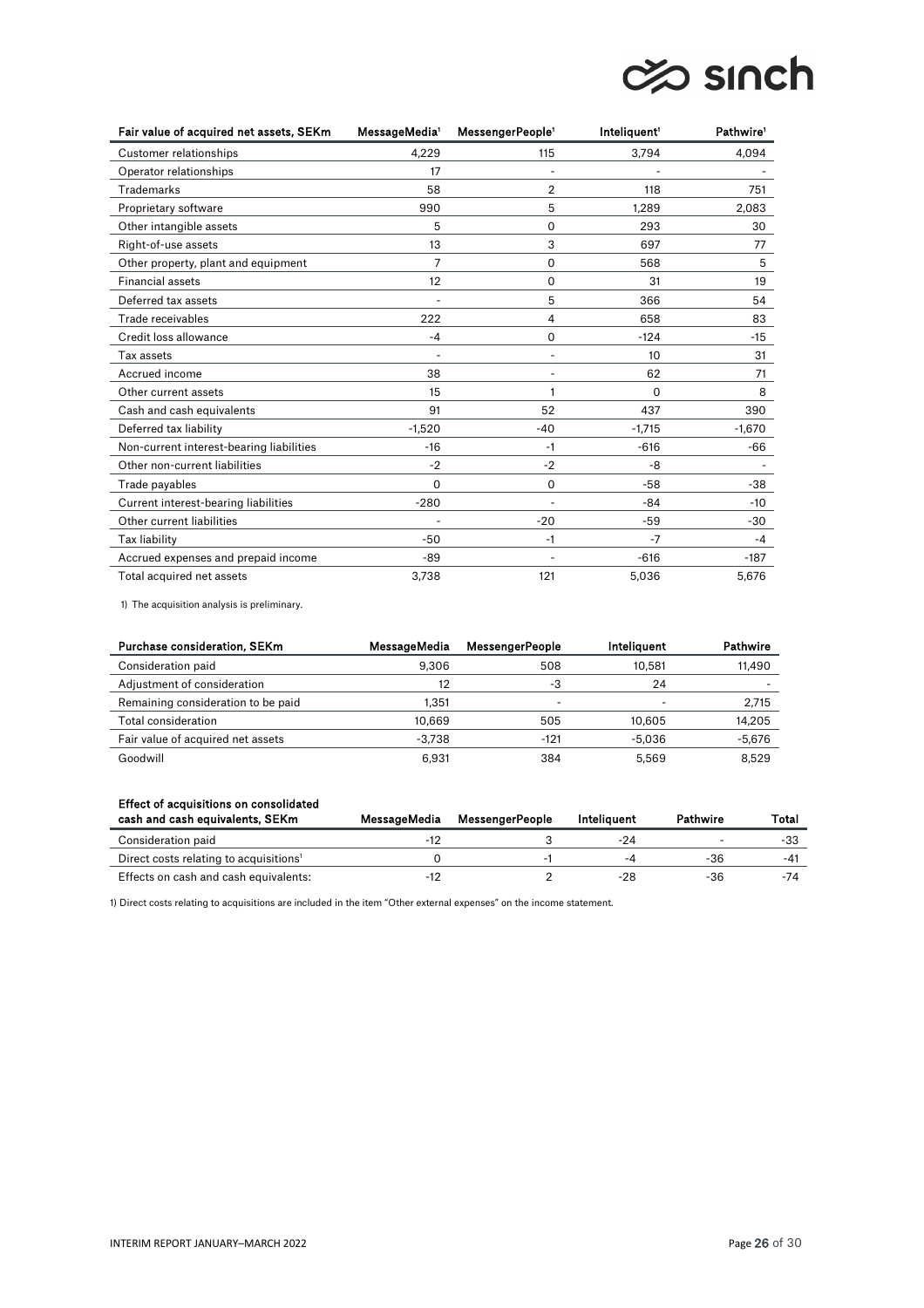

# **Definitions**

## Financial measurements defined under IFRS:

#### Earnings per share, basic and diluted

Net profit for the period attributable to owners of the parent divided by the volume-weighted average number of shares outstanding in the period before/after dilution.

# Financial measurements not defined under IFRS:

The company presents certain financial measurements that are not defined under IFRS. The company believes that these measurements provide useful supplemental information to investors and the company's management for reasons including that they enable evaluation of the company's performance. Because not all companies calculate financial measurements in the same way, these are not always comparable to measurements used by other companies. These financial measurements should therefore not be considered a substitute for measurements defined under IFRS. Please refer to investors.sinch.com for a reconciliation of these financial measurements and organic growth.

#### Gross margin

Gross profit in relation to net sales. *The gross margin reflects the percentage of sales that comprises internal value creation and is not passed on to suppliers (mobile operators).*

#### Gross profit

Net sales less the cost of goods and services sold. *Illustrates the company's internal value creation excluding costs paid to suppliers (mobile operators).*

### Net investments in property, plant and equipment and intangible assets

Investments in property, plant and equipment and intangible assets during the period less divested property, plant and equipment and intangible assets.

#### Interest-bearing liabilities

Bond loans, bank loans, overdraft facilities and lease liabilities. *Used to calculate net debt.* 

#### Net debt

Interest-bearing liabilities less cash and cash equivalents. *Used to track the debt trend and visualize the size of refinancing requirements.* 

### Net debt/pro forma Adjusted EBITDA RTM

Net debt divided by adjusted EBITDA, past 12 months. Adjusted EBITDAA R12M is measured on a pro forma basis and includes contributions from acquired entities during the past 12 months. Net debt is measured excluding IFRS 16-related lease liabilities. *Shows how many years it would take to pay off the company's debts presuming that net debt and Adjusted EBITDA are constant and with no consideration of other cash flows.* 

#### OPEX

Other external expenses and employee benefits expenses

#### Equity ratio

Equity as a percentage of total assets. *Illustrates the company's financial position. A good equity/assets ratio equips the company to manage periods of economic downturn and the financial basis for growth.* 

#### EBIT

Profit for the period before financial income, financial expenses and tax.

## EBITDA

Profit for the period before financial income, financial expenses, tax and depreciation, amortization and impairment of intangible assets and property, plant and equipment.

*Enables comparisons of profitability over time, regardless of the effects of the rate of depreciation and amortization of non-current assets, financing structure and the corporation tax rate.* 

#### EBITDA adjustments

Acquisition costs, integration costs, operational foreign exchange gains/losses, costs of share-based incentive programs and nonrecurring adjustments.

*Separate reporting of operating profit adjusted for these items clarifies performance in the underlying business.* 

#### Integration costs

Integration costs arise upon acquisition of a business and may include adaptation of processes, trademarks and technical systems. Costs are non-recurring, but unlike restructuring costs, they are related to the company's ongoing and future operations.

### Adjusted EBITDA

EBITDA after adjustments. *Enables comparison of profitability over time, regardless of the effects of acquisition costs, integration costs and adjustment items.*

#### Adjusted EBITDA per share

Adjusted EBITDA divided by the volume-weighted average number of shares outstanding for the period after dilution. *Measures the earnings per share generated by the business adjusted for acquisition costs, integration costs and other adjustment items. Sinch's financial targets, which have been set by the board of directors, are based on growth in Adjusted EBITDA per share.*

#### Adjusted EBITDA/gross profit

Adjusted EBITDA divided by gross profit.

*The measurement illustrates the company's operating margin excluding the cost of goods sold (fees to mobile operators), which can partially be regarded as pass-through billing.*

### Adjusted EBIT

EBIT with the same adjustments as for Adjusted EBITDA and excluding non-cash acquisition-related depreciation, amortization and impairment.

*Enables comparison of profitability over time, regardless of amortization and impairment of acquisition-related intangible assets and independent of financing structure and the corporation tax rate. Depreciation of non-current assets and amortization of other intangible assets are included, as this is a measure of the use of resources necessary to generate profit.*

#### EBIT margin/Adjusted EBIT margin

EBIT/Adjusted EBIT in relation to net sales.

## EBITDA margin /Adjusted EBITDA margin

EBITDA/Adjusted EBITDA in relation to net sales,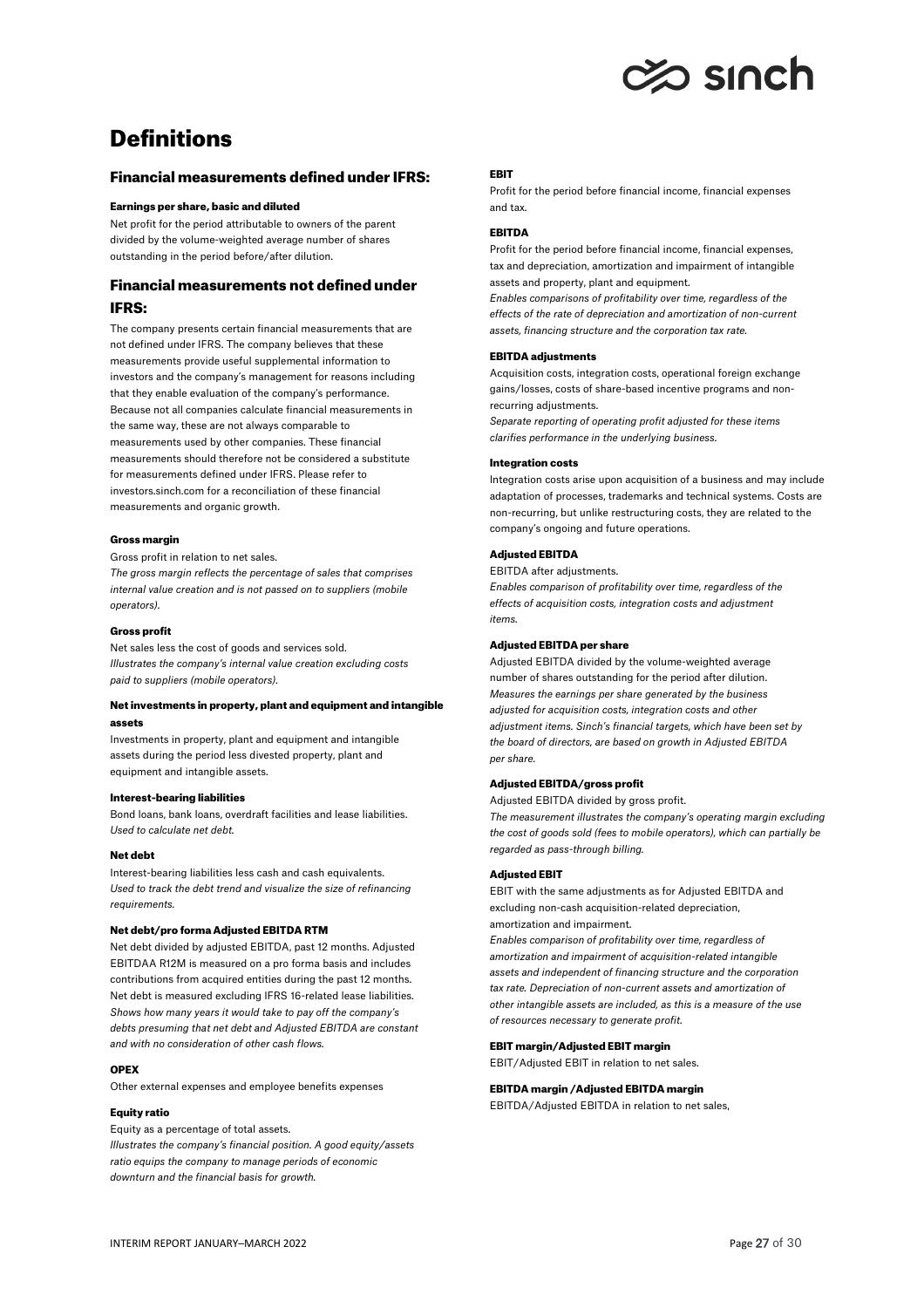# c% sınch

# Operational measurements

## Percentage female

Average number of women in relation to the average total number of employees during the period, recalculated as full-time equivalents.

Number of ordinary shares at the end of the period

Number of ordinary shares at the end of the period.

### Average number of employees **and consultants**

Average number of employees and consultants during the period, recalculated as full-time equivalents.

#### Organic growth

Growth adjusted for acquisition and currency effects. *Sinch's presentation currency is SEK, while a large portion of revenues and costs are in other currencies. Growth adjusted for acquired entities and currency effects shows underlying growth. Acquisitions are considered to be part of the organic business after 12 months.* 

#### Total shares outstanding

Total number of ordinary shares and preference shares at the end of the period.

## Terms and acronyms

See the Annual Report for Sinch AB (publ) for definitions of terms and acronyms, available a[t investors.sinch.com.](https://investors.sinch.com/reports-and-presentations)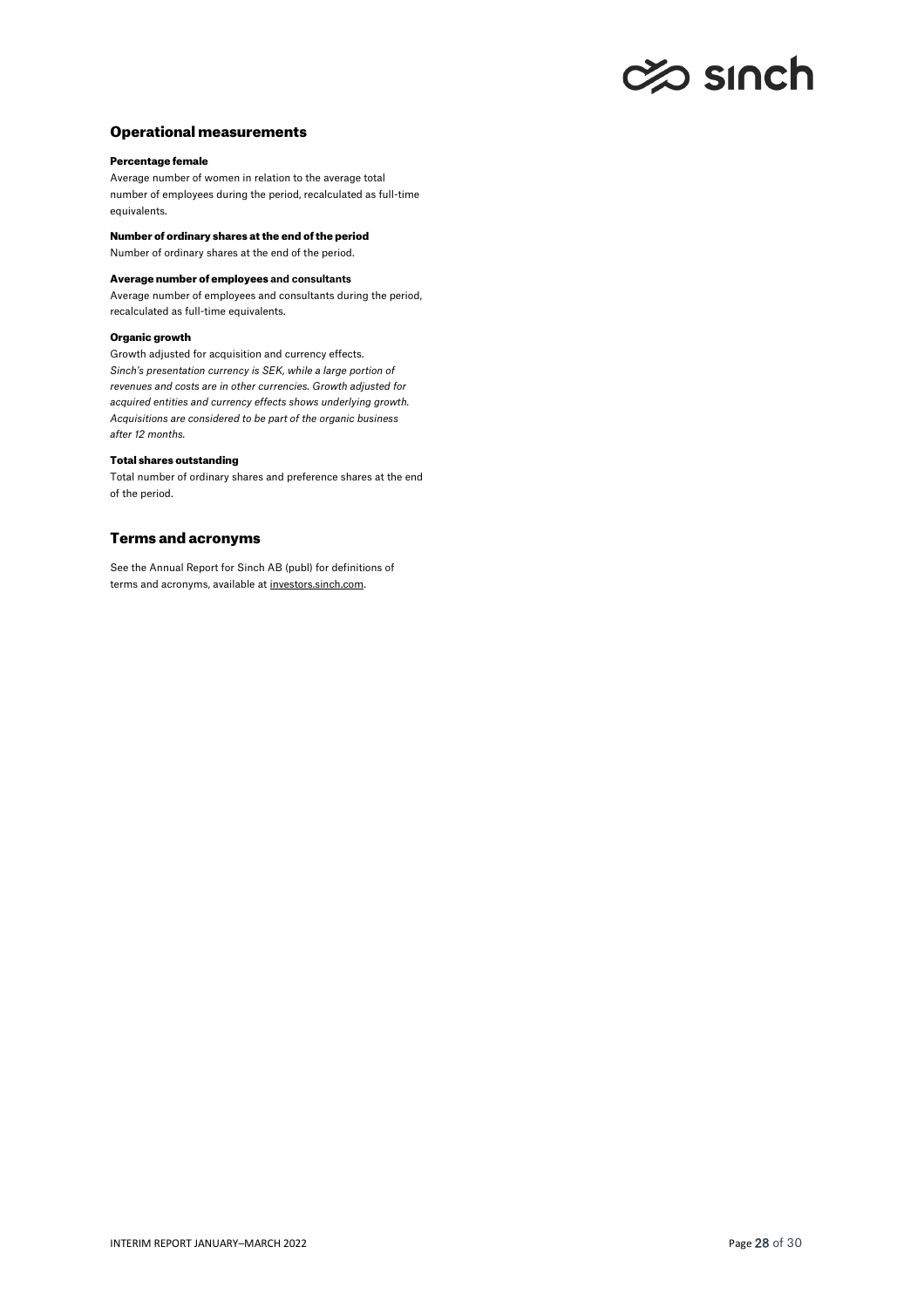# $\gg$  sinch

# About Sinch

Sinch is a global leader in cloud communications and mobile customer engagement. Sinch's leading cloud communications platform lets businesses reach everyone on the planet, in seconds or less, through mobile messaging, email, voice and video. More than 150,000 businesses, including many of the world's largest companies and mobile operators are using Sinch's advanced technology platform to engage with their customers. Sinch has been profitable and fast-growing since its foundation in 2008. Sinch is headquartered in Stockholm, Sweden, and has local presence in more than 60 countries. Shares are traded on Nasdaq Stockholm: XSTO:SINCH.

# **Outlook**

Sinch does not publish forecasts.

## Forthcoming reporting dates

Interim report Q2, Jan–Jun 2022 21 July Interim report Q3, Jan-Sep 2 November

### Annual report

The annual report for the 2021 financial year is available on the company's websit[e investors.sinch.com.](https://investors.sinch.com/)

# Annual General Meeting

The Annual General Meeting will be held Thursday, 9 June 2022 in Stockholm, Sweden. The venue for the meeting will be communicated in connection with notice of the meeting.

# Nomination Committee

The members of the Sinch AB nomination committee are:

- Jonas Fredriksson, representing Neqst D2 AB
- Andreas Hansson, representing SoftBank
- Ulrik Grönvall, representing Swedbank Robur Fonder
- Tomas Risbecker, representing AMF Pension & Fonder
- Erik Fröberg, Board Chair of Sinch AB (publ)

## Risk assessment

Sinch is, like all businesses, exposed to various types of risks in its operations. These include financial risks that could affect the company's performance and cash flow such as currency movements, changes in interest rates, financing terms and taxes. In addition, there are risks related to the business, such as technological change, competition, supplier price increases, fraud, dependence on key personnel, regulation and cyber security. Risk management is an integral part of Sinch's management, and risks are described in more detail in the Annual Report. The risks

described for the Group could also have an indirect impact on the parent company.

## Impact of the Russian invasion of Ukraine

Russia invaded Ukraine on the 24th of February, causing enormous human suffering. The situation has triggered a profound response from the management and employees of Sinch. Sinch's main priority has been to support employees affected by these tragic events in Ukraine, Russia and elsewhere. Actions to ensure compliance with the subsequent sanctions were implemented immediately and Sinch has stopped all new sales of Sinch products and services to customers based in Russia and Belarus. To support the Ukrainian people, Sinch has launched a matching program for employees focused on donations to the Ukraine Crisis Relief Fund. At year-end, Sinch had 59 employees in Ukraine and Russia. The Russian and Ukrainian markets accounted for about one-thousandth of Sinch's total revenues in 2021.

## Forward-looking statements

This report contains statements concerning, among other things, Sinch's financial position and earnings as well as statements regarding market conditions that may be forward-looking. Sinch believes that the expectations reflected in these forward-looking statements are based on reasonable assumptions. Forward-looking statements, however, include risks and uncertainties and actual outcomes or consequences may differ materially from those expressed. Other than as required by applicable law, forward-looking statements apply only on the day they are presented and Sinch does not undertake to update any of them in light of new information or future events.

#### **Assurance**

The board of directors and the CEO certify that the interim report gives a true and fair view of the company's and the Group's operations, position and results and describes significant risks and uncertainties faced by the company and the companies included in the Group.

## **Headquarters**

Sinch AB (publ) Lindhagensgatan 74 112 18 Stockholm, Sweden Corporate ID 556882-8908

[sinch.com](https://sinch.com/)